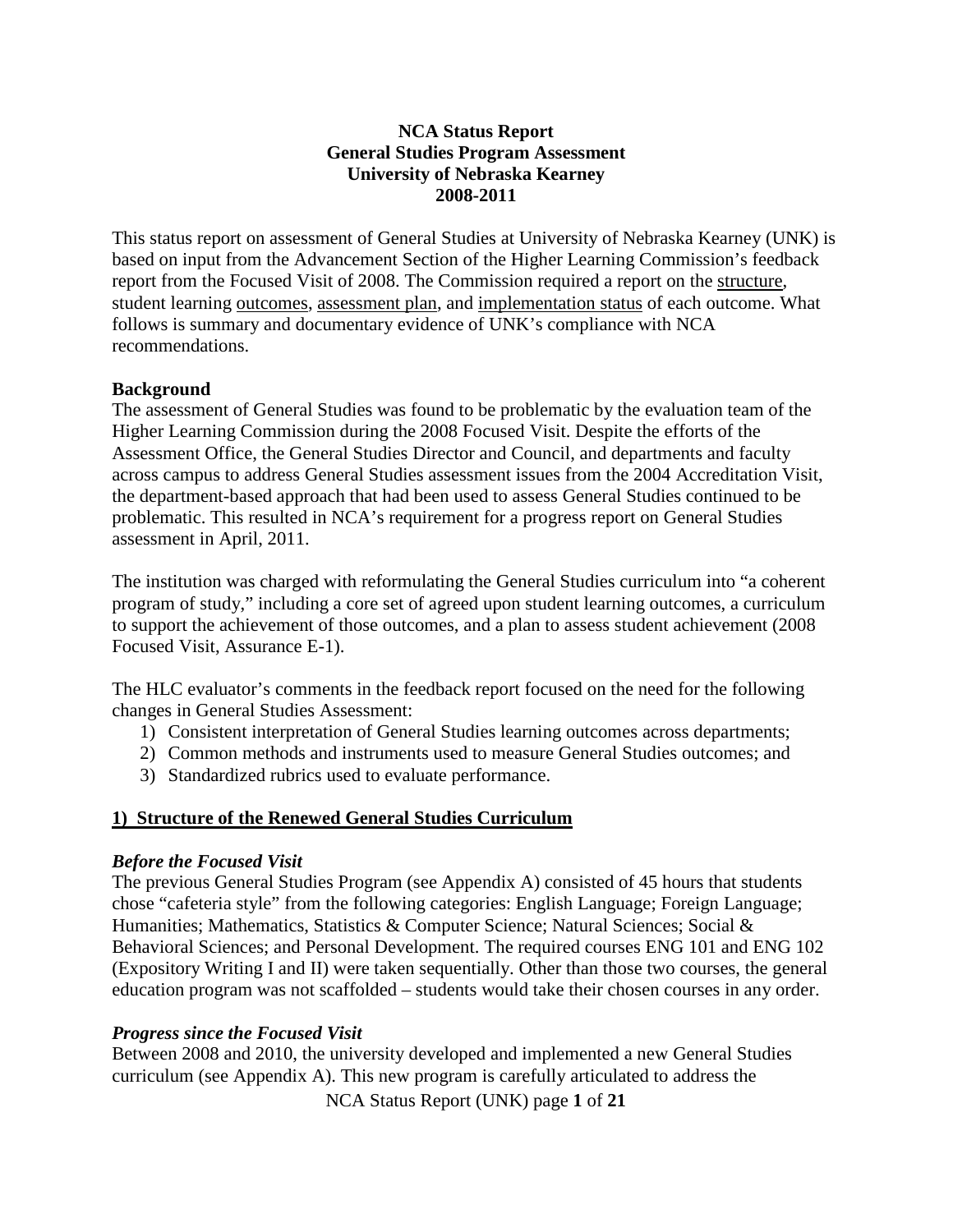institutional mission and culture, while following NCA recommendations and best practices in the profession. The curriculum is structured sequentially, beginning with a freshman seminar (or "Portal" course) that focuses on 1) strengthening critical thinking skills, and 2) helping orient new students to the enhanced standards of higher education. Concurrent with the Portal course, beginning students also take Foundational Core courses in written communication, oral communication, mathematics, and democracy. These initial courses are intended to give students the necessary communication and quantitative skills, and a fundamental understanding of the principles of democracy, in order to prepare them for further general education courses. After the Foundational Core courses, students select courses from six Distribution categories: Aesthetics, Humanities, Natural Sciences, Social Sciences, Analytical & Quantitative Thought, and Wellness. The final piece of the curriculum is the junior level Capstone course, which is an interdisciplinary experience that requires each student to create and submit an original Capstone project. The project requires that students demonstrate that they have met the program level outcomes for General Studies.

The new General Studies program is intended to place sequential, increasing cognitive and academic demands on students from the Portal through the Capstone courses. By completion of the General Studies program, it is believed that students will have achieved a significant, benchmark-level capacity for independent, critical thought. Student achievement within the scaffolded curriculum is being assessed using common assessment instruments and a common rubric in each category of General Studies (see Appendix B), both of which are described below.

#### **2) General Studies Learning Outcomes**

#### *Before the Focused Visit*

HLC Evaluators noted that, "*As it currently stands, there does not appear to be a clear, shared definition, nor understanding of the learning outcomes for the General Studies program*" (2008 Focused Visit, Assurance B-1).

The learning outcomes for the previous general education program had been written and approved in the early 1990's, and so did not reflect current thinking and best practices. While many were measurable learning outcomes, some of them were overly broad (e.g. "Students will demonstrate the development of skills, behaviors and problem solving strategies necessary to prevail in the contemporary world"). Few faculty members were even aware of what the learning outcomes were. Hence, neither faculty nor students shared an understanding of, nor worked toward achieving those outcomes.

### *Progress since the Focused Visit*

To address this issue, standardized learning outcomes have been developed and have been used in all General Studies categories and courses since inception of the new program in fall 2010 (see Appendix C). These learning outcomes were developed and refined over a three year period with the involvement of many faculty from across campus. Each of the learning outcomes is formulated such that they involve only one skill or ability and one level of accomplishment. The initial list of learning outcomes was developed at the Faculty Senate Roundtable discussions in 2006-08 and was widely shared with faculty across the campus in presentations, surveys, focus

NCA Status Report (UNK) page **2** of **21**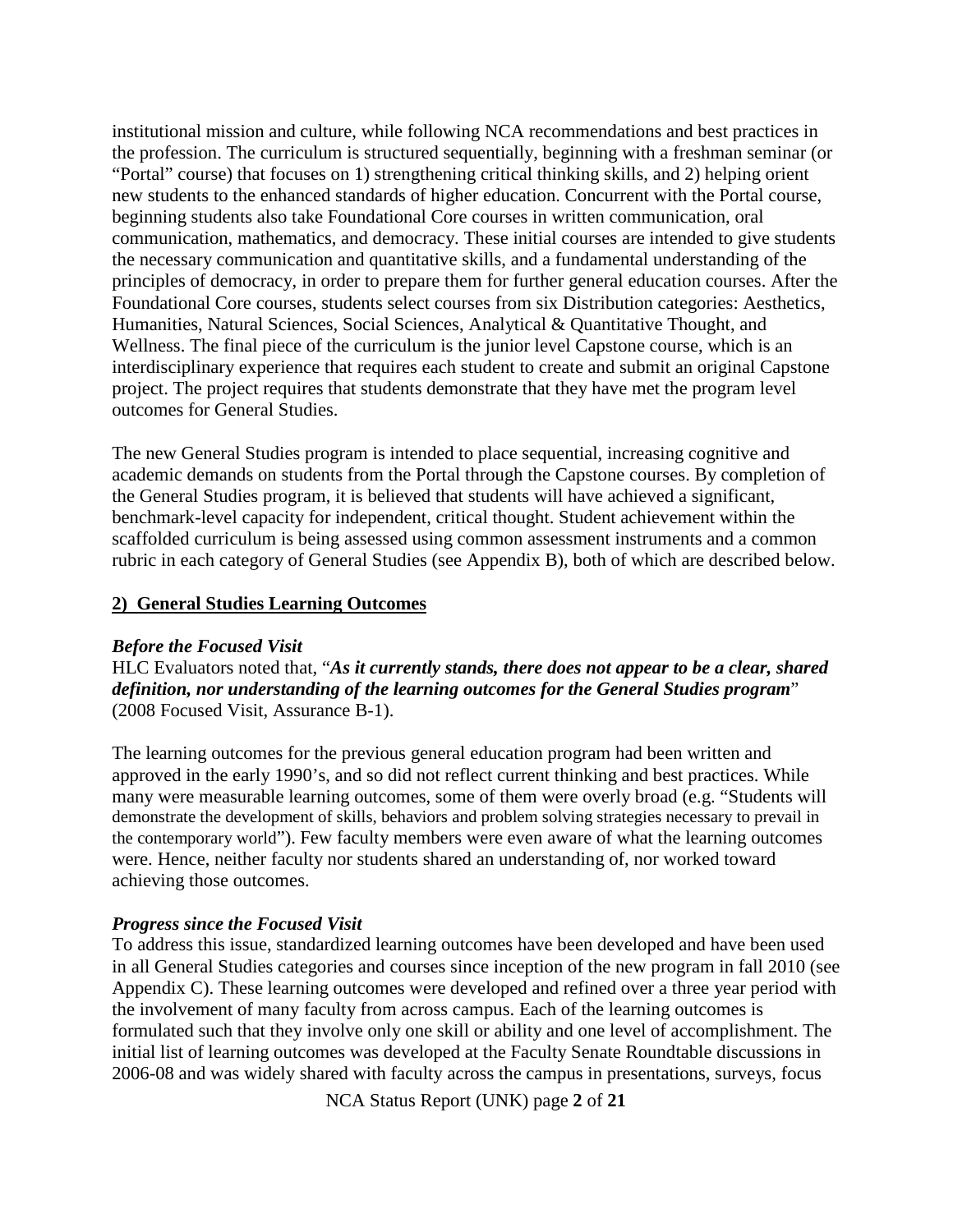groups, and feedback meetings at the department, college, and university level.

All courses proposed for inclusion in the new General Studies program must have approved category and program level outcomes as part of the course; those outcomes must now be listed prominently in each course syllabus; and faculty teaching each General Studies course must collect assessment data on these learning outcomes during the course. Adherence to these requirements is monitored by the General Studies director and General Studies Council. Courses not adhering will be identified through direct assessment data and student surveys, and the department/faculty will be given the opportunity to correct the deficiency. If requirements are not met within one semester, the course will be dropped from the General Studies Program.

Creation of common learning outcomes with shared definitions occurred in fall 2009 and was implemented in all General Studies courses beginning in 2010. Revision of learning outcomes is possible over time as formative assessment data are collected in the new program.

### **3) Common Assessment Methods and Instruments**

### *Before the Focused Visit*

HLC evaluators found that, "*Each department that is teaching courses in General Studies is assessing their interpretation of the outcomes in their own way, using their own instruments. As such, it is impossible to determine whether UNK students are achieving at an acceptable level when the level shifts from course to course, and program to program.*" (2008 Focused Visit, Assurance B-1).

### *Progress since the Focused Visit*

Addressing this issue required the development of common assessment assignments that are used to evaluate each of the learning outcomes identified for the program. These items are generic enough to be used across disciplines, and they provide enough flexibility for faculty to determine the specific content to be evaluated in their course. Careful attention was given to ensure that the assessment instruments matched the student outcomes.

In each General Studies course, beginning fall 2010 with the Portal courses, students have been required to submit one assignment –designated as a General Studies assessment– as part of their grade in the course. Faculty members have six different assessment assignments they can choose from to use for their course. The six possible assessment questions all address the common learning outcomes and provide consistent assessment of those outcomes. Evaluation of the assessment assignments is completed using a common rubric that is intended to capture the learning outcomes for the course category. Since common instruments and a common rubric are being implemented in all courses within a given category of General Studies, the assessments will provide comparable data and valid answers to the question, "What are our General Studies students learning?"

A rolling implementation of common assessment measures throughout the General Studies program began in fall 2010 with the Portal Courses and will be in place in all General Studies

NCA Status Report (UNK) page **3** of **21**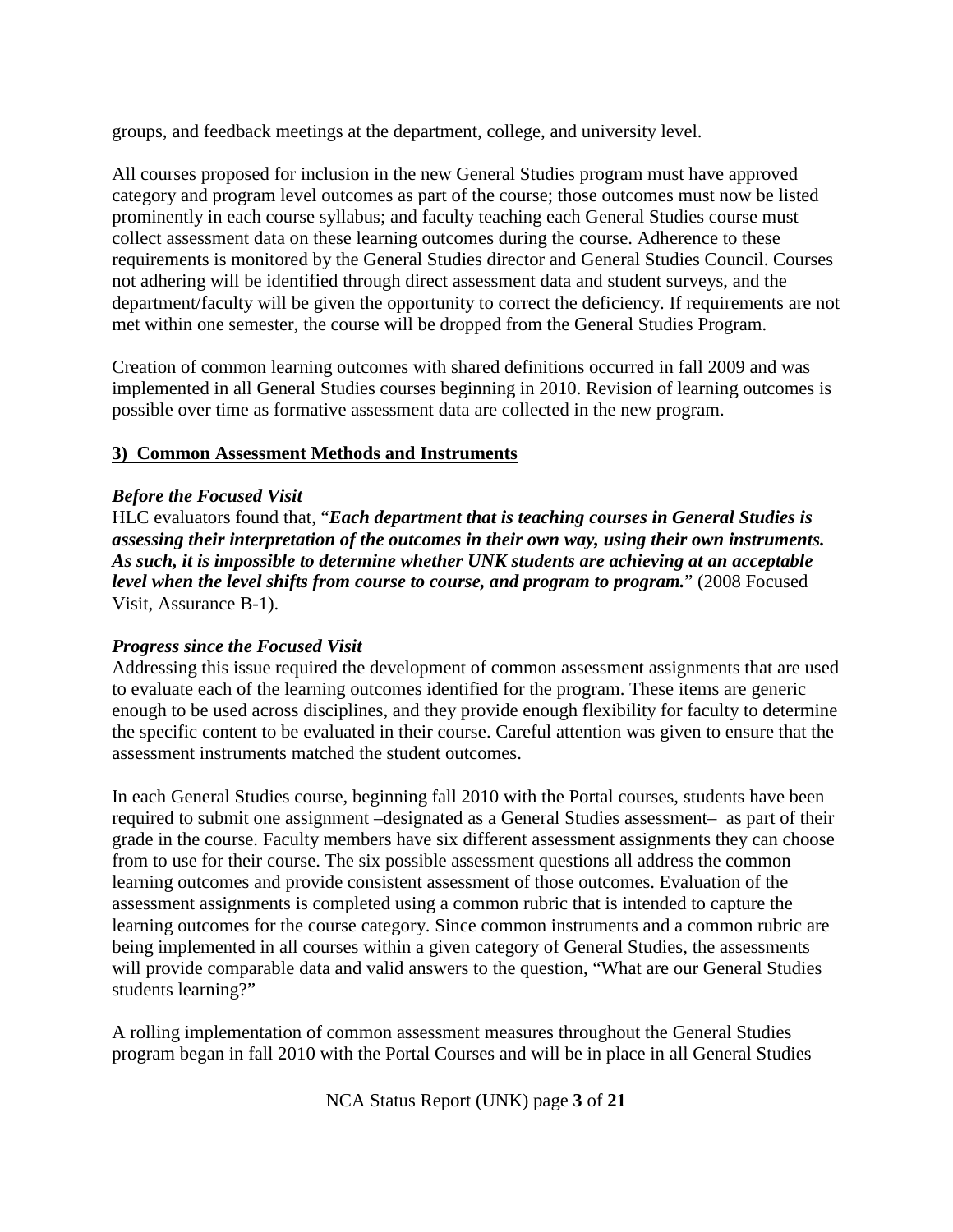courses by spring 2012. The common assessments will be implemented in each area by the semester indicated below to insure assessment data are reported in all areas by fall 2013.

- 1. Portal courses fall 2010
- 2. Capstone courses spring 2011
- 3. Foundational Core courses fall 2011
- 4. Distribution courses spring 2012

Changes to the common assessment assignments as selected by faculty, or creation of additional assessment items may occur as a result of formative evaluations that will be ongoing over the next several years.

In addition to the common assessment items, General Studies will continue to use the ACT Collegiate Assessment of Academic Proficiency (CAAP) standardized tests of Essay Writing and Critical Thinking to provide program level assessment of two of the major program level outcomes. Implementation of CAAP in the General Studies program began in fall 2007 when the two tests were administered to a random sample of freshman and seniors. The schedule for administering CAAP as part of General Studies assessment follows a 3-year cycle. Hence, in fall 2010, 211 freshman students in a random sample of Portal courses took the CAAP critical thinking and essay writing tests to provide freshman data, and in spring 2011, 204 seniors took the same tests to provide input from students who are within 6 months of graduation (a guideline of the Voluntary System of Accountability).

### **4) Standardized Rubrics**

### *Before the Focused Visit*

HLC evaluators indicated that, "*Many assessment 'rubrics' are simply numerical scales, without descriptions of performance characteristics at each level. Creating standard rubrics for the outcomes would be a tremendous help when it comes time for assessing student achievement.*" (2008 Focused Visit, Assurance B-1)

The inconsistency of quality of rubrics and other measurement instruments, as identified by evaluators, was the result of each academic department's creating its own instrument in an attempt to assess a traditional "cafeteria style" general education curriculum.

### *Progress since the Focused Visit*

To address this concern, we conducted research to identify rubrics that could be used across the General Studies program to evaluate students' performance, and that have been pilot tested to insure face validity and reliability. As a result of that investigation, UNK chose to adapt and use the rubrics of the Association of American Colleges & Universities (AAC&U) VALUE project. The first of the VALUE project related rubrics to be adapted was the rubric for the Portal courses. This rubric was used from the initial implementation of the new General Studies program in fall 2010. The rubric is designed to capture the learning outcomes of the Portal category. Evaluations of student work are now completed only by members of the faculty, (whereas in the past, some advanced undergraduate student workers helped in evaluating student work in one category of General Studies, oral communication).

NCA Status Report (UNK) page **4** of **21**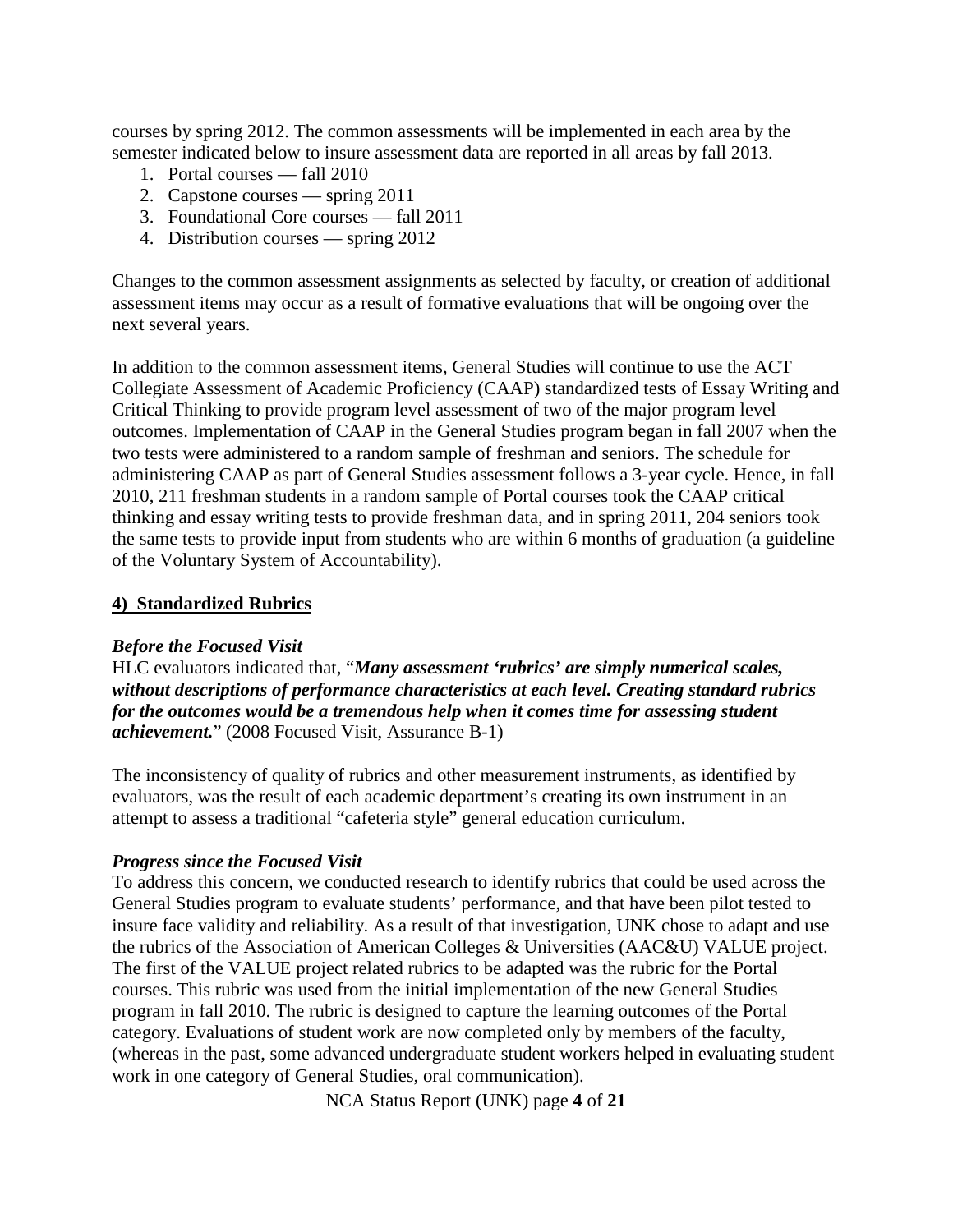All General Studies courses are required to incorporate one or more of the six program level learning outcomes, in addition to incorporating the learning outcomes of its given category of General Studies (e.g. "Humanities" or "Wellness"). When the students in a General Studies course are given the common assessment assignment used to evaluate these outcomes, their performance is then evaluated using the standardized rubrics. Faculty using the rubrics for scoring are trained on the use of the rubric to insure a common understanding of the descriptions of performance for each of the items in the rubric and to allow for greater inter-rater reliability. Similar rubrics will be used in the freshman level Portal courses and in the junior level Capstone course as a way of gauging value added at the program level.

Implementation of the standardized rubrics in the General Studies program began in fall 2010 with the Portal courses and will be in place in all General Studies courses by spring 2012. The process follows the same schedule as that of the implementation of the common assessment items, since the rubrics will be used to evaluate those items:

- 1. Portal courses fall 2010
- 2. Capstone courses spring 2011
- 3. Foundational Core courses fall 2011
- 4. Distribution courses spring 2012

Revision in the standardized rubrics is possible over time as formative assessment data are collected in the new program.

### **5) Faculty Development**

### *Before the Focused Visit*

HLC evaluators recommended that, "*Attention…be paid to the development of the new faculty related to assessment. To move to the next level, faculty assessment coordinators will need to be developed from 'coordinators' to 'experts' in assessment. Recognition, remuneration and rewards for excellence in assessment might be considered.*" (2008 Focused Visit, Advancement B-1).

Assessment efforts in General Studies had previously shown uneven results, as some departments seemed to grasp the essentials of assessment procedures while others struggled to do so. There was a need to educate faculty more broadly in the purposes of assessment, to standardize one General Studies assessment approach campus wide, and to enhance motivation by recognizing improvement and excellent work.

### *Progress since the Focused Visit*

Several efforts have been undertaken to develop faculty expertise in assessment. Faculty who taught a Portal course in 2010-2011 first attended three orientations – an overview of General Studies assessment, an introduction to e-portfolios, and a training session on using the Portfolio rubric and evaluating student work using TaskStream. A website was established that serves as a one-stop location for information for both students and faculty about acquiring and using

NCA Status Report (UNK) page **5** of **21**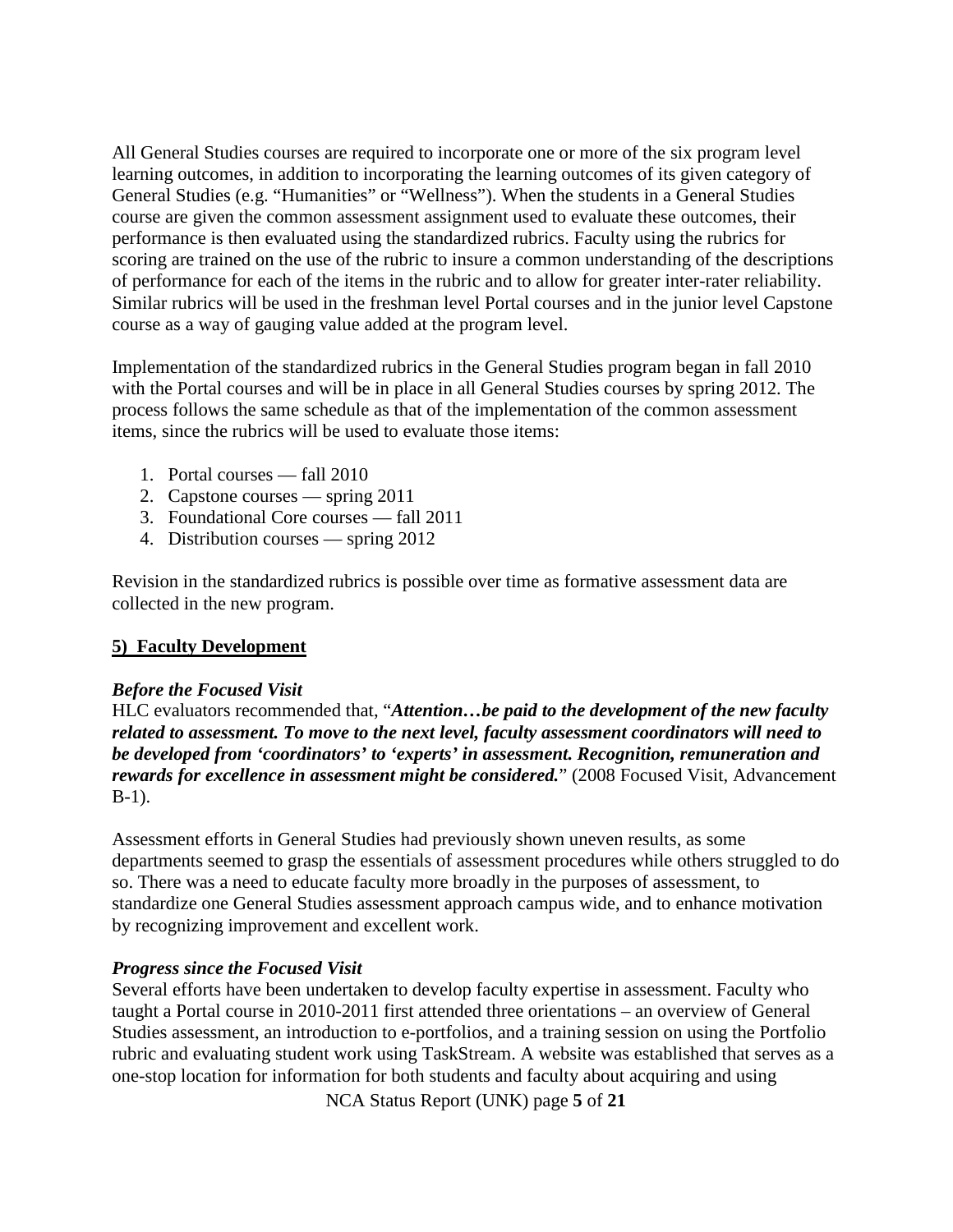TaskStream. As an incentive to learning and using the online e-portfolio system, faculty are receiving a onetime \$500 stipend if 90% or greater of students enrolled in their General Studies course submit their assessment assignment on TaskStream; if the instructor evaluates all of the submissions using TaskStream; and if the instructor attends all necessary orientations. Finally, excellence in assessment practices in the new General Studies program is also being recognized at annual Assessment Awards Luncheons on campus.

### **6) Logistics of Assessment in the New Program**

### *Before the Focused Visit*

Each department that offered General Studies courses was tasked with creating their own assessment plan, which included making their own assessment instrument and benchmarks. Each department also submitted an annual assessment report that included data they had collected. As a result, there were no comparative data across the program, and therefore no way to know conclusively what students were actually learning.

### *Progress since the Focused Visit*

Data collection and analysis for assessment reporting in General Studies needed a more efficient method than tallying and sharing of assignment results. In addition, General Studies needed to be able to do some longitudinal analysis of student learning. As a result, the decision was made in spring 2010 to adopt an e-portfolio system for the archiving of student assessment assignments and for the ease of online grading and compiling of results. The application adopted for General Studies at UNK is TaskStream, which was already being used by UNK's College of Education as their e-portfolio system for majors.

Beginning in fall 2010, all students entering under the new General Studies program and taking their Portal course were required to purchase a license for TaskStream and then to upload their written General Studies assessment assignment to the application. This procedure provides an efficient way to handle all the assessment assignments and gives faculty an easy way to grade the assignments using the required rubric, which is available to them in TaskStream. Faculty received training on the use of TaskStream at the same time they took part in the training on the use of rubrics. The grading of the assignments in TaskStream allows the director of General Studies to compile the results from General Studies courses and to be able to perform data analysis on the results for reporting purposes.

Data from the common assessment assignments will be used at the department, college and institutional level to gauge quality of the General Studies program and to identify ways to improve student learning. The General Studies Council and director are charged with ensuring that the data are collected and analyzed, and then used formatively to improve the program and the quality of student learning.

Implementation of the TaskStream e-portfolio began in fall 2010 with students taking Portal courses and will be in place in all General Studies courses by spring 2012. The process follows the same schedule as that of the implementation of common assessment items and rubrics:

NCA Status Report (UNK) page **6** of **21**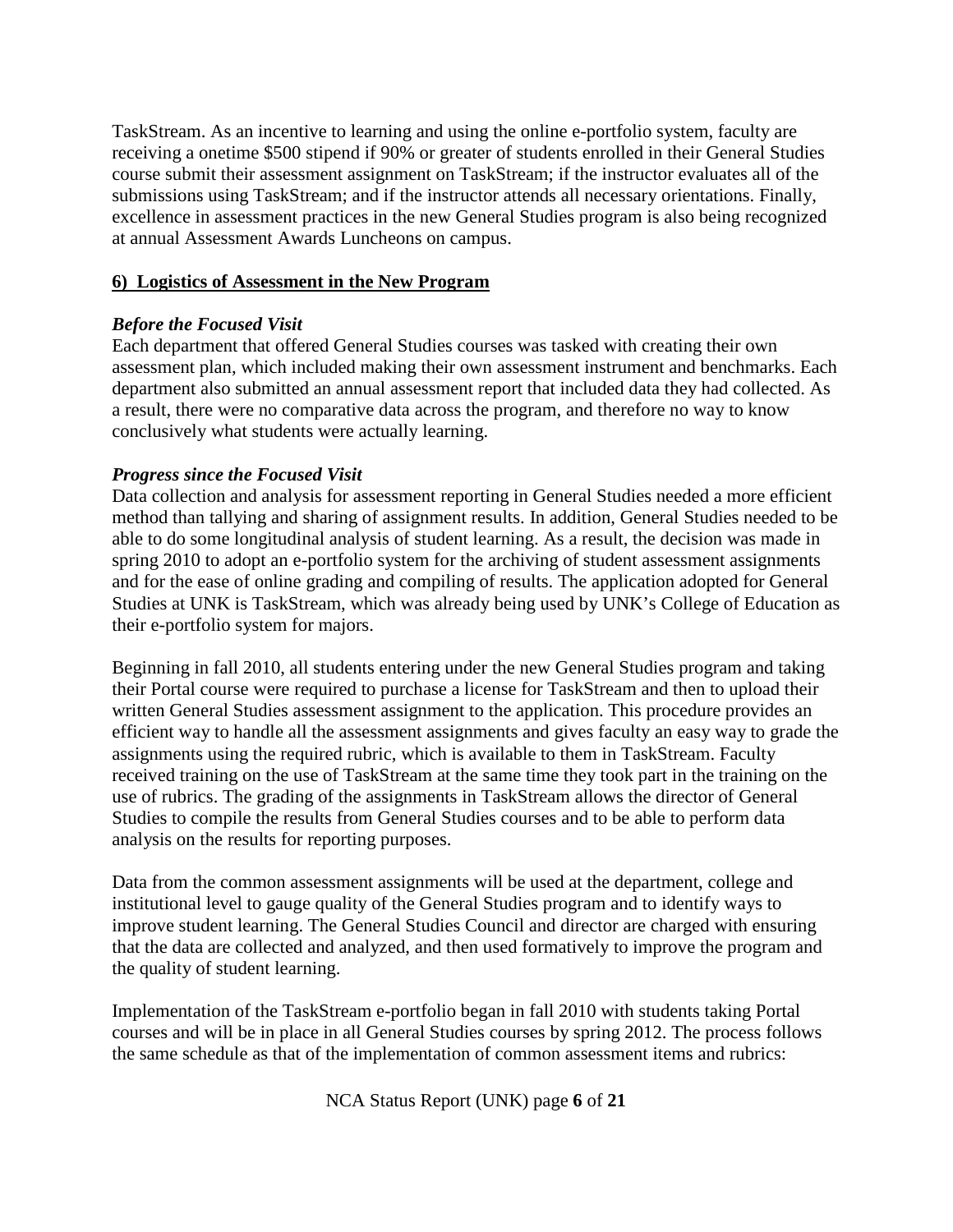- 1. Portal courses fall 2010
- 2. Capstone courses spring 2011
- 3. Foundational Core courses fall 2011
- 4. Distribution courses spring 2012

### **Initial Results in the New General Studies Program**

Following the implementation schedule as outlined above, UNK has collected one semester of data on the new General Studies program. Faculty members teaching a Portal course in fall 2010 selected one of the six common assessment assignments for their students and then evaluated the submitted assignments in TaskStream. Initial data indicate that the Portal courses are meeting the goals of strengthening new students' critical thinking skills (see Appendix D).

A faculty survey and student survey were also administered after the first semester and will continue to be administered each semester during the implementation period to provide feedback from both groups on their perception of the effectiveness of the learning outcomes and assessment procedures in the new General Studies program. Survey data from fall 2010 are being analyzed.

### **Summary of the New General Studies Program and Assessment Process**

In the HLC report following the 2008 Focused Visit, the evaluators provided the following insight and positive feedback about the current General Studies renewal process:

*"In many ways, UNK is in the enviable position of being able to create a truly outcomes-based General Studies program. Most schools wind up trying to retrofit learning outcomes onto an existing General Studies program that was never meant to actually function as a program. While possible, this approach often yields outcomes that are vague and immeasurable. A careful, systematic approach could yield a program that can serve as a model for other schools looking for a best-practice model in General Studies"* (2008 Focused Visit, Advancement B-1).

UNK has taken seriously the Commission's recommendations for improving its general education curriculum and assessment procedures. The new program is designed to be sequential, guiding students in developing skills from lower level cognitive tasks to the mastery of increasingly higher level intellectual skills throughout the program.

The current renewal process began in 2005. It was based on a systematic review of best practices in higher education and involvement from a majority of faculty at UNK. Implementation of the process will occur over a 3-year period (2010-2013) allowing the university to collect data on the program and to make changes as needed to create an outstanding general education program. The program is outcomes based and uses common assessment data and rubrics to determine the value of the program and the level of student learning. With the implementation of an e-portfolio for the program, UNK is in the position of being able to collect longitudinal data to ensure continuous improvement in the program over time.

NCA Status Report (UNK) page **7** of **21**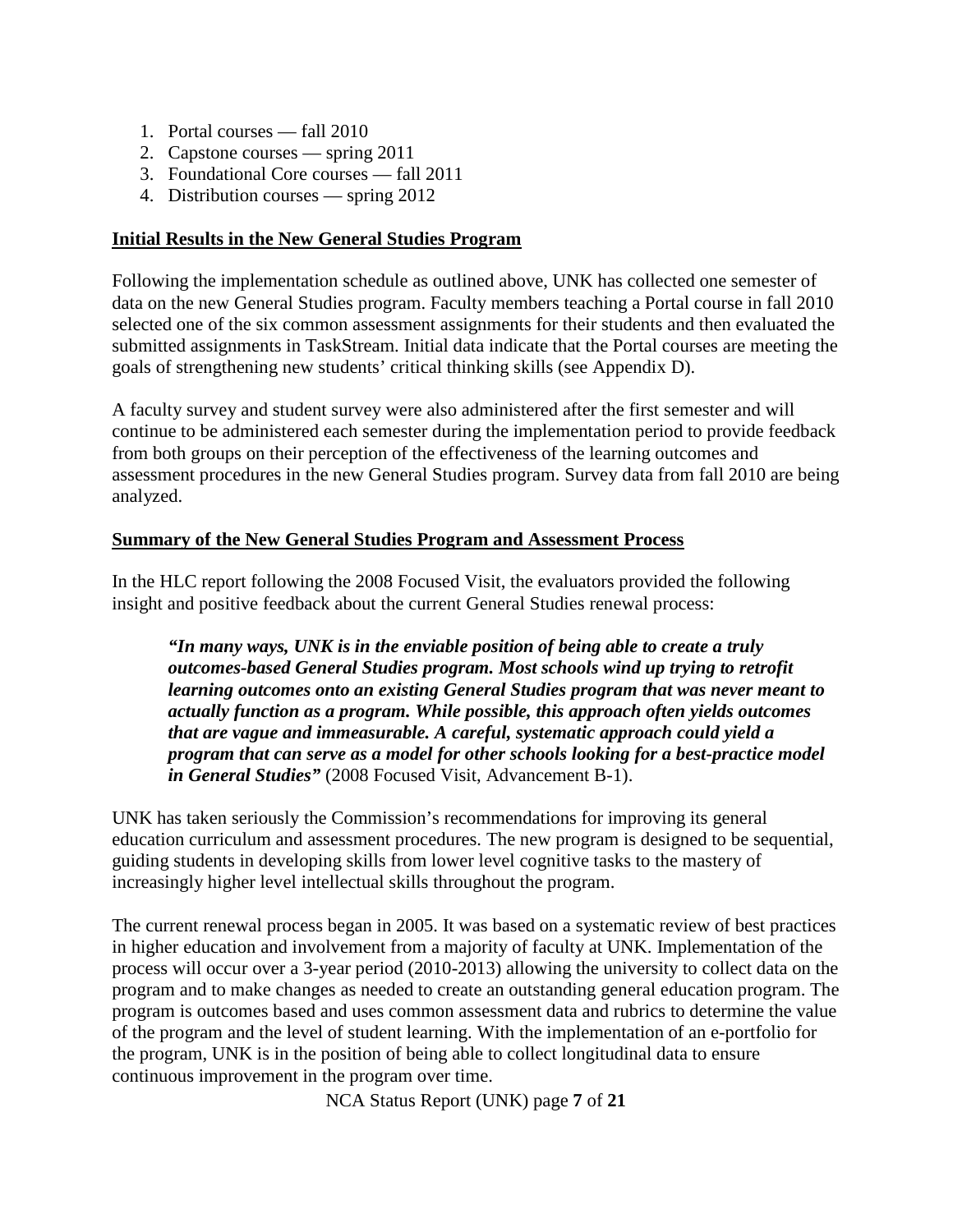### APPENDIX A

### *NEW* GENERAL STUDIES CURRICULUM EFFECTIVE FALL 2010

### **45 credit hours: 12 hour core, 3 hour Portal, 27 hour distribution, 3 hour capstone**

|                                                                                             |                   |                                                           | <b>I</b> Foundational Core - 12 hours                                                     |                      |                |                 |  |
|---------------------------------------------------------------------------------------------|-------------------|-----------------------------------------------------------|-------------------------------------------------------------------------------------------|----------------------|----------------|-----------------|--|
| Written                                                                                     |                   | <b>Math for the</b>                                       | Oral                                                                                      |                      |                | Democracy in    |  |
| <b>Communication</b>                                                                        |                   | <b>Liberal Arts</b>                                       |                                                                                           | <b>Communication</b> |                | Perspective     |  |
| 3 hours                                                                                     |                   | 3 hours                                                   |                                                                                           | 3 hours              |                | 3 hours         |  |
|                                                                                             |                   | OR college algebra &                                      |                                                                                           |                      |                |                 |  |
|                                                                                             |                   | above                                                     |                                                                                           |                      |                |                 |  |
|                                                                                             |                   |                                                           |                                                                                           |                      |                |                 |  |
|                                                                                             |                   |                                                           | <b>II Portal Course - 3 hours</b>                                                         |                      |                |                 |  |
|                                                                                             |                   |                                                           | • Primary purpose of the course is to develop critical thinking skills.                   |                      |                |                 |  |
|                                                                                             |                   |                                                           | • Students are strongly encouraged to take the Portal in the first two semesters.         |                      |                |                 |  |
|                                                                                             |                   | • Students choose to take the Portal in any discipline.   |                                                                                           |                      |                |                 |  |
|                                                                                             |                   |                                                           | • Students transferring in 24+ hours of General Studies credit are exempt from taking the |                      |                |                 |  |
|                                                                                             |                   |                                                           | Portal, but must still complete a total of 45 hours of General Studies credit.            |                      |                |                 |  |
|                                                                                             |                   |                                                           |                                                                                           |                      |                |                 |  |
|                                                                                             |                   |                                                           | <b>III</b> Distribution $-27$ hours                                                       |                      |                |                 |  |
|                                                                                             |                   |                                                           | (22 hours in minimum requirements, 5 hours of electives)                                  |                      |                |                 |  |
| <b>Aesthetics</b>                                                                           | <b>Humanities</b> | <b>Social</b>                                             | <b>Natural</b>                                                                            |                      | Analytical &   | <b>Wellness</b> |  |
| 3-6 hours                                                                                   | 6-9 hours in      | <b>Sciences</b>                                           | <b>Sciences</b>                                                                           |                      | Quantitative   | $0 - 6$         |  |
|                                                                                             | at least two      | 6-9 hours in                                              | 7-11 hours in at                                                                          |                      | <b>Thought</b> | hours           |  |
|                                                                                             | disciplines       | at least two                                              | least two                                                                                 |                      | 0-6 hours      |                 |  |
|                                                                                             |                   | disciplines                                               | disciplines                                                                               |                      |                |                 |  |
|                                                                                             |                   |                                                           | (at least one lab)                                                                        |                      |                |                 |  |
| <b>IV Capstone Course - 3 hours</b>                                                         |                   |                                                           |                                                                                           |                      |                |                 |  |
| • Course is interdisciplinary and focuses on critical thinking.                             |                   |                                                           |                                                                                           |                      |                |                 |  |
| • Open to juniors and seniors and to students within 6 hours of completion of their General |                   |                                                           |                                                                                           |                      |                |                 |  |
| Studies requirements.                                                                       |                   |                                                           |                                                                                           |                      |                |                 |  |
|                                                                                             |                   | • Students choose to take the Capstone in any discipline. |                                                                                           |                      |                |                 |  |
| • Requires creation of an original semester project.                                        |                   |                                                           |                                                                                           |                      |                |                 |  |

Source: [www.unk.edu/academicaffairs/generalstudies](http://www.unk.edu/academicaffairs/generalstudies)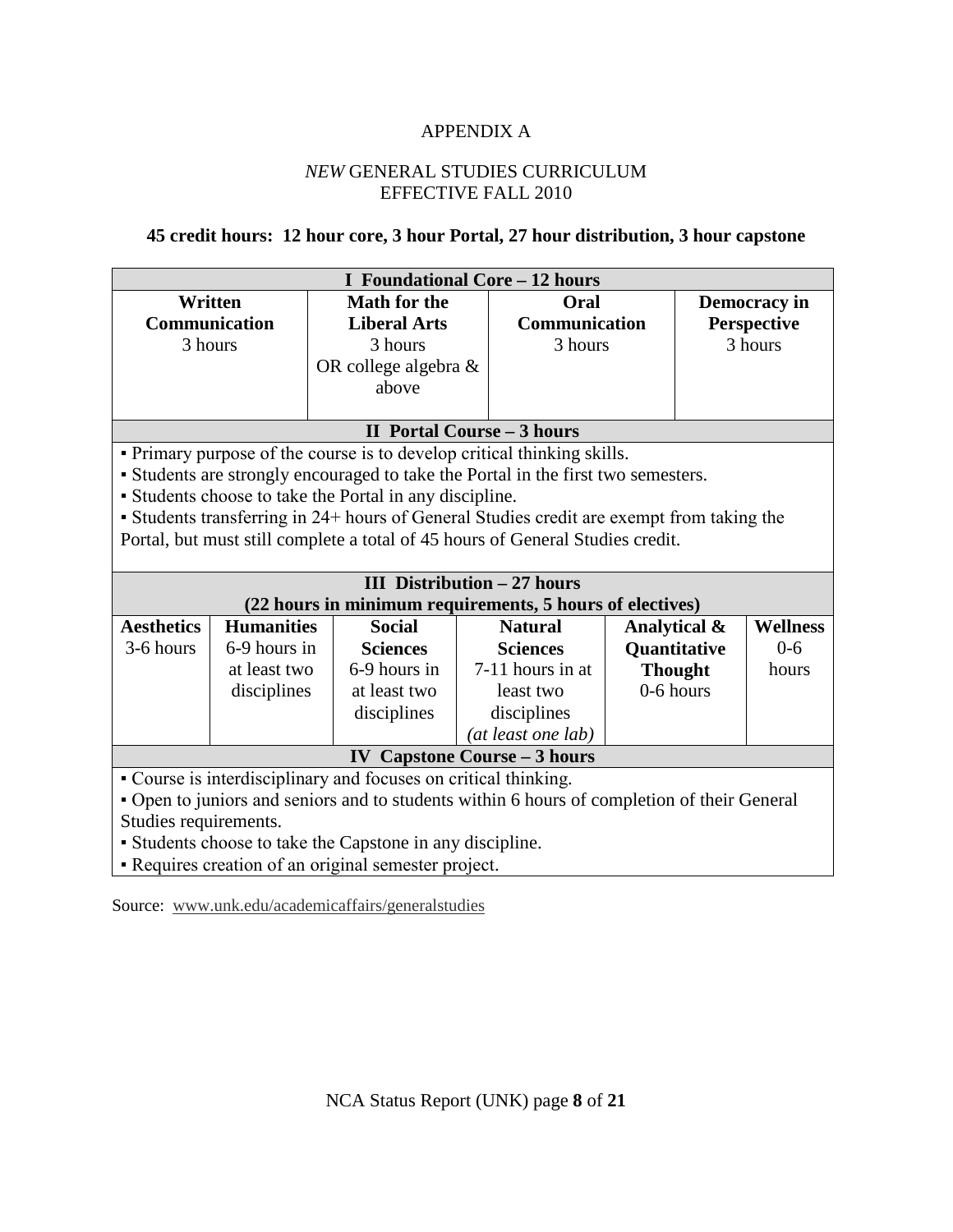### APPENDIX A (continued)

### *PREVIOUS* GENERAL STUDIES CURRICULUM EFFECTIVE THROUGH SPRING 2010

### **45 credit hours**

| I English Language, 6-9 hours                                | <b>II</b> Foreign Language, 0-3 hours        |  |  |  |  |  |
|--------------------------------------------------------------|----------------------------------------------|--|--|--|--|--|
| English Language, 3-6 hours                                  | Foreign Language (200 level only), 0-3 hours |  |  |  |  |  |
| Speech, 3 hours                                              |                                              |  |  |  |  |  |
| <b>III Humanities, 9-15 hours</b>                            | IV Math, Stats & Computer Sci, 3-6 hours     |  |  |  |  |  |
| Literary Perspective, 3-6 hours                              | Math / Statistics, 3-6 hours                 |  |  |  |  |  |
| Aesthetic Perspective, 3-6 hours                             |                                              |  |  |  |  |  |
| Historical Perspective, 3-6 hours                            | Computer Science, 0-3 hours                  |  |  |  |  |  |
| Philosophical Perspective, 0-6 hours                         |                                              |  |  |  |  |  |
| <b>V</b> Natural Sciences, 7-15 hours                        | VI Behavioral & Social Sciences, 9-15 hours  |  |  |  |  |  |
| <b>Courses takes in 2+ departments</b>                       |                                              |  |  |  |  |  |
| (one course with lab)                                        |                                              |  |  |  |  |  |
| Biology department                                           | Economic perspective, 3-6 hours              |  |  |  |  |  |
| Chemistry department<br>Geography & Earth Science department | Social perspective, 0-6 hours                |  |  |  |  |  |
| Physics department                                           | Political perspective, 0-6 hours             |  |  |  |  |  |
|                                                              | Geographical perspective, 0-6 hours          |  |  |  |  |  |
|                                                              | Behavioral perspective, 0-6 hours            |  |  |  |  |  |
|                                                              | <b>VII Personal Development, 2-3 hours</b>   |  |  |  |  |  |
| <b>Business Information Systems</b>                          |                                              |  |  |  |  |  |
| <b>Criminal Justice</b>                                      |                                              |  |  |  |  |  |
| <b>Computer Science</b>                                      |                                              |  |  |  |  |  |
| Family Studies & Interior Design                             |                                              |  |  |  |  |  |
| <b>Industrial Technology</b>                                 |                                              |  |  |  |  |  |
| Journalism & Mass Communication                              |                                              |  |  |  |  |  |
| Music                                                        |                                              |  |  |  |  |  |
| <b>Physical Education</b>                                    |                                              |  |  |  |  |  |
| Social Work                                                  |                                              |  |  |  |  |  |
| Women's Studies                                              |                                              |  |  |  |  |  |
|                                                              | <b>VIII</b> Capstone, 0-1 hours              |  |  |  |  |  |
| This course was never developed.                             |                                              |  |  |  |  |  |

Source: <http://aaunk.unk.edu/catalogs/09-10cat/gs/gstoc.asp>

NCA Status Report (UNK) page **9** of **21**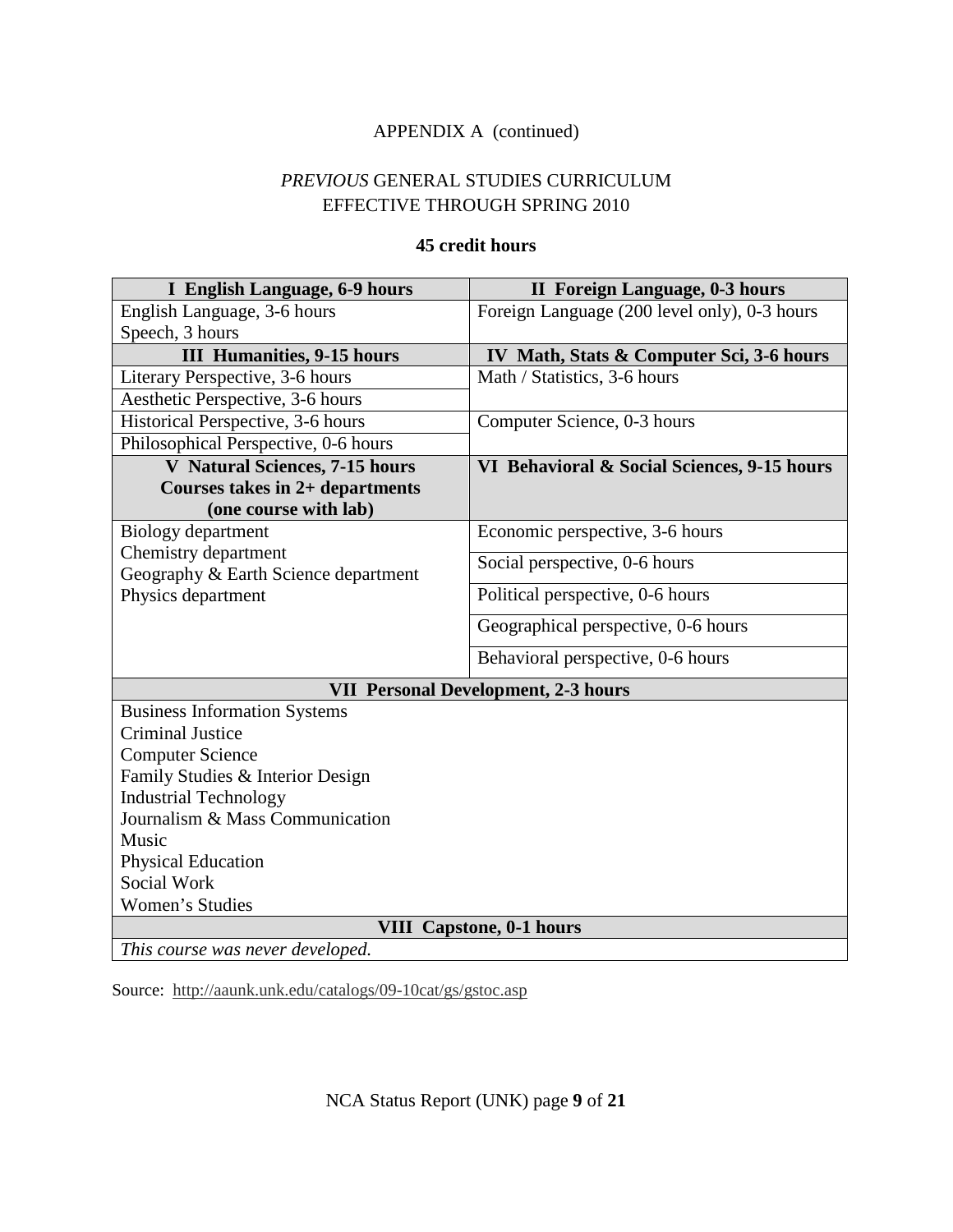### APPENDIX B COMMON ASSESSMENT INSTRUMENTS & RUBRIC FOR PORTAL COURSES

### **Option 1: Integrated Summary**

Instructor provides students with 3-4 articles targeting a specific course concept, phenomena or theory. From these articles, students are instructed:

• *Your task is to show a critical understanding of the literature relevant to XXX. From the articles provided, select the articles that are most relevant to furthering our understanding of XXX. Using the selected articles, write an integrated summary that demonstrates a critical understanding of XXX within the context of the discipline. Your summary should include a brief overview of XXX and an integrated discussion of the selected articles. The entire integrated summary should be 2-3 double-spaced pages (not including title or reference page) and should be written in a style appropriate to the discipline.* 

\*Assignment could be specifically tailored to address cultural issues or civic engagement by the nature of the articles selected. If targeting cultural issues, the following directions could be added to the assignment:

• *Your summary should include a brief overview of XXX, an integrated discussion of the selected articles, and an analysis of the cultural issues of XXX within a global context.* 

If targeting civic engagement, the following directions could be added to the basic assignment:

• *Your summary should include a brief overview of XXX, an integrated discussion of the selected articles, and an analysis of XXX as it applies to civic engagement / democracy in a modern society.* 

Option 1 targets program-level outcomes:

- 1) Evaluate information appropriate to the task.
- 2) Apply principles of critical thinking to demonstrate integrative learning.
- 3) --
- 4) Communicate effectively in written form.
- 5) Analyze cultural issues within a global context.
- 6) Evaluate in context significant concepts relating to democracy.

#### **\_\_\_\_\_\_\_\_\_\_\_\_\_\_\_\_\_\_\_\_\_\_\_\_\_\_\_\_\_\_\_\_\_\_\_\_\_\_\_\_\_\_\_\_\_\_\_\_\_\_\_\_\_\_\_\_\_\_\_\_\_\_\_\_\_\_\_\_\_\_\_\_\_\_\_\_\_\_ Option 2: Current Event Analysis**

Instructor selects a current event relevant to issues, concepts or theories targeted in the class\*. Students are given the current event topic and instructed:

• *Your task is to analyze XXX using the theories, concepts and ideas learned in this class. Using both the Internet and your textbook as a resource, you should identify three credible, reliable references from which to base your analysis. Your analysis should demonstrate a critical understanding of XXX as it relates to the discipline; clearly show how selected course concepts and theories can be used to inform our understanding of* 

NCA Status Report (UNK) page **10** of **21**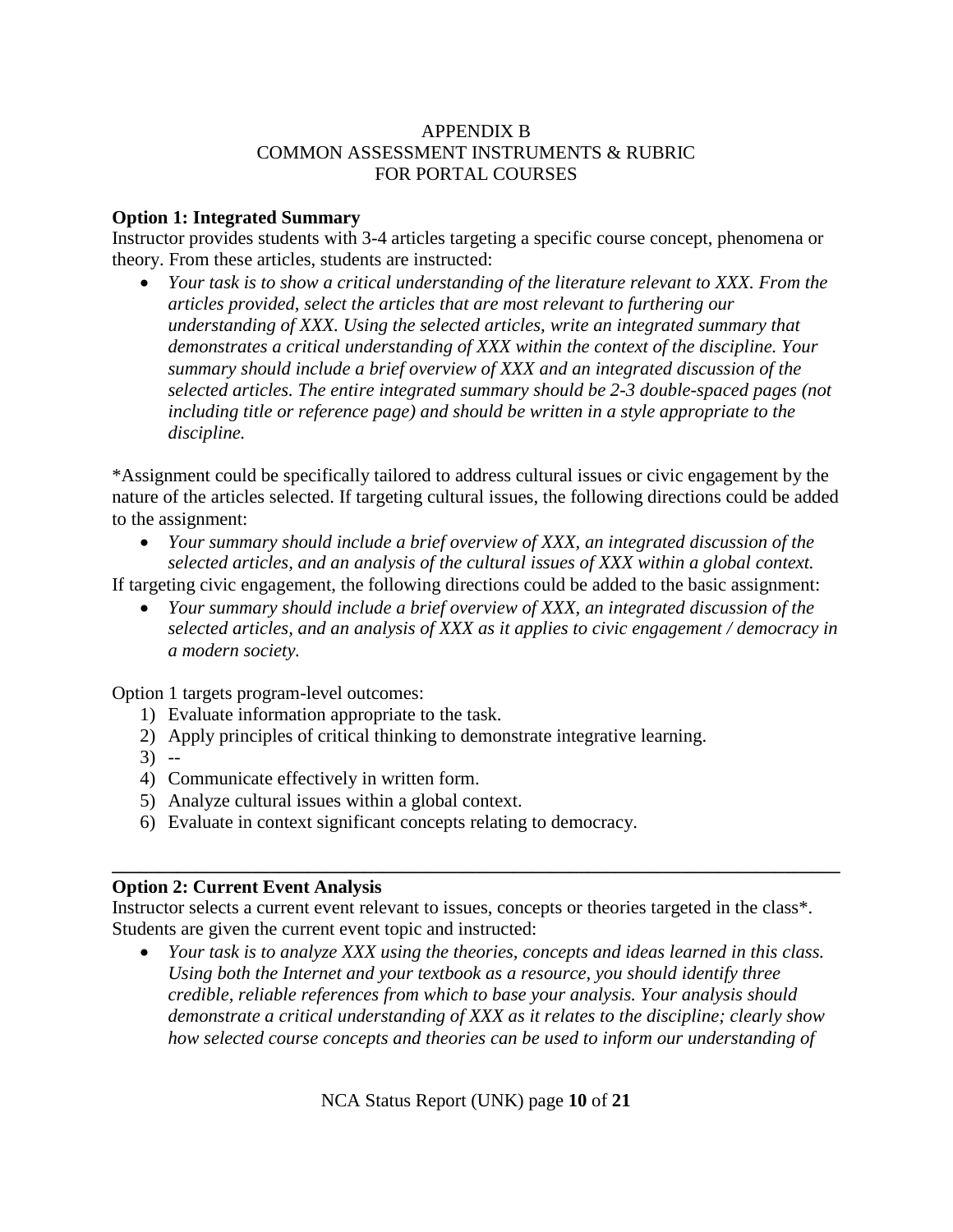*XXX. Your analysis should be 2-3 pages double-spaced (not including title or reference page) and should be written in a style appropriate to the discipline.*

\*Assignment could be specifically tailored to address cultural issues or civic engagement by the nature of the current event selected. If targeting cultural issues, the following directions could be added to the assignment:

• *Your analysis should demonstrate a critical understanding of XXX as it relates to the discipline and our global society; clearly show how selected course concepts and theories can be used to inform our understanding of XXX and highlight cultural issues of XXX within a global context.* 

If targeting civic engagement, the following directions could be added to the basic assignment:

• *Your analysis should demonstrate a critical understanding of XXX as it relates to the discipline and our democratic society; clearly show how selected course concepts and theories can be used to inform our understanding of XXX and highlight XXX as it applies to civic engagement / democracy in our modern society.* 

Option 2 targets program-level outcomes:

- 1) Evaluate information appropriate to the task.
- 2) Apply principles of critical thinking to demonstrate integrative learning.
- $3) -$
- 4) Communicate effectively in written form.
- 5) Analyze cultural issues within a global context.
- 6) Evaluate in context significant concepts relating to democracy.

### **Option 3: Controversial Issue Analysis**

Students are instructed:

• *As you know more about XXX (discipline name), you discover that there are many issues and topics in which even the experts can't agree. Take the controversial issue provided by your instructor and find two reliable, credible sources on each side of the controversy and write an integrated summary to show the research and findings for both sides of the debate. In addition, you should provide a critical analysis of the support for each position to formulate (and share) your own informed position on the controversy. Your analysis should be 2- 3 pages double-spaced (not including title or reference page) and should be written in a style appropriate to the discipline.*

\*Assignment could be specifically tailored to address cultural issues by the nature of the discipline; some courses or topics may lend themselves to controversial issues that are directly tied to cultural awareness and/or civic engagement. In addition, assignment could be modified in which the instructor selects the controversial issue to ensure that it targets one of these dimensions.

\*\* Assignment could be modified to be an oral debate in which students are assigned to one side of a controversial issue and must be able to support and defend their position in a live debate format.

NCA Status Report (UNK) page **11** of **21**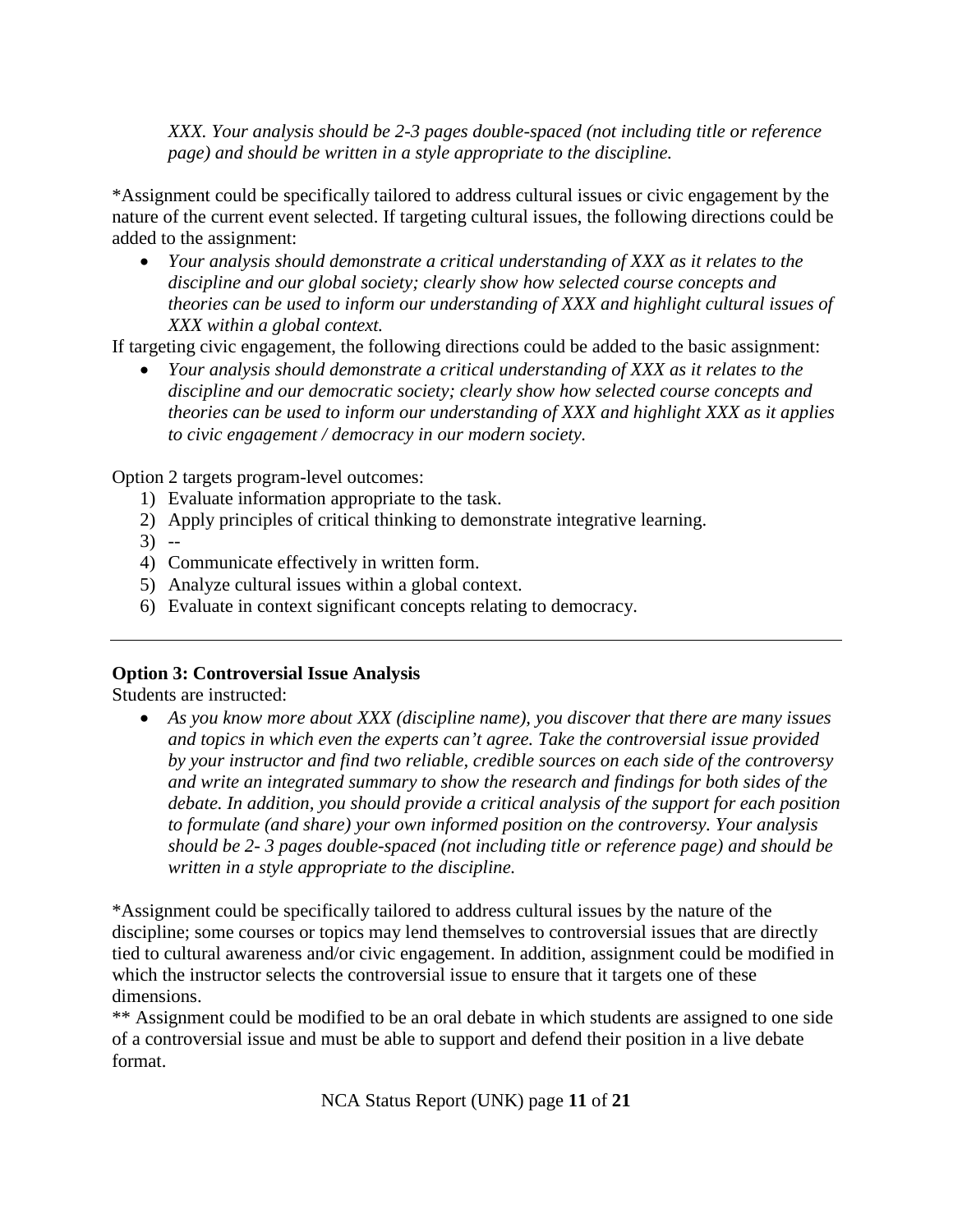Target program-level outcomes:

- 1) Evaluate information appropriate to the task.
- 2) Apply principles of critical thinking to demonstrate integrative learning.
- 3) \*\*Communicate effectively in spoken form.
- 4) Communicate effectively in written form.
- 5) \*Analyze cultural issues within a global context.

#### **Option 4: Research Proposal**

Instructor selects a basic research article that is appropriate to the discipline. Students are given the article and instructed:

• *Read the article XXX and reflect on the value of the study as well as the meaning and significance of the conclusions. Your task is to propose a follow-up study to either: 1) address flaws, shortcomings or weaknesses of the original study; or 2) expand the original findings by furthering our understanding of the relevant issues. Your proposal should briefly justify your rationale for the target of the follow-up study, provide a clear hypothesis and outline the relevant methodology and considerations necessary to implement your follow-up study. You should use language and methodologies relevant to your discipline. Your proposal should be 2- 3 pages double-spaced (not including title or reference page) and should be written in a style appropriate to the discipline.*

Assignment could be specifically tailored to address cultural issues or civic engagement by the nature of the article selected; some articles/topics/disciplines may lend themselves directly to studies that are tied to cultural awareness and/or civic engagement.

\*In addition, a component of the analysis could directly ask students to address the issue of cultural bias as a component of the selected research article.

\*\*Furthermore, if relevant, students could be asked to directly discuss the relevance to civic engagement by addressing the value of the research findings for social change or societal impact.

Option 4 targets program-level outcomes:

- 1) Evaluate information appropriate to the task.
- 2) Apply principles of critical thinking to demonstrate integrative learning.
- 3) N/A
- 4) Communicate effectively in written form.
- 5) \*Analyze cultural issues within a global context.

### **Option 5: Community Introspection**

Students are instructed:

• *The world in which we live is complex interaction of social, political, and interpersonal forces that are shaped by our understanding of science, history and art. Your task in the community introspection is to select one social policy, law or community practice that can be linked back to your understanding of XXX (discipline). In your introspective report, you should discuss the relationship between XXX and relevant social* 

NCA Status Report (UNK) page **12** of **21**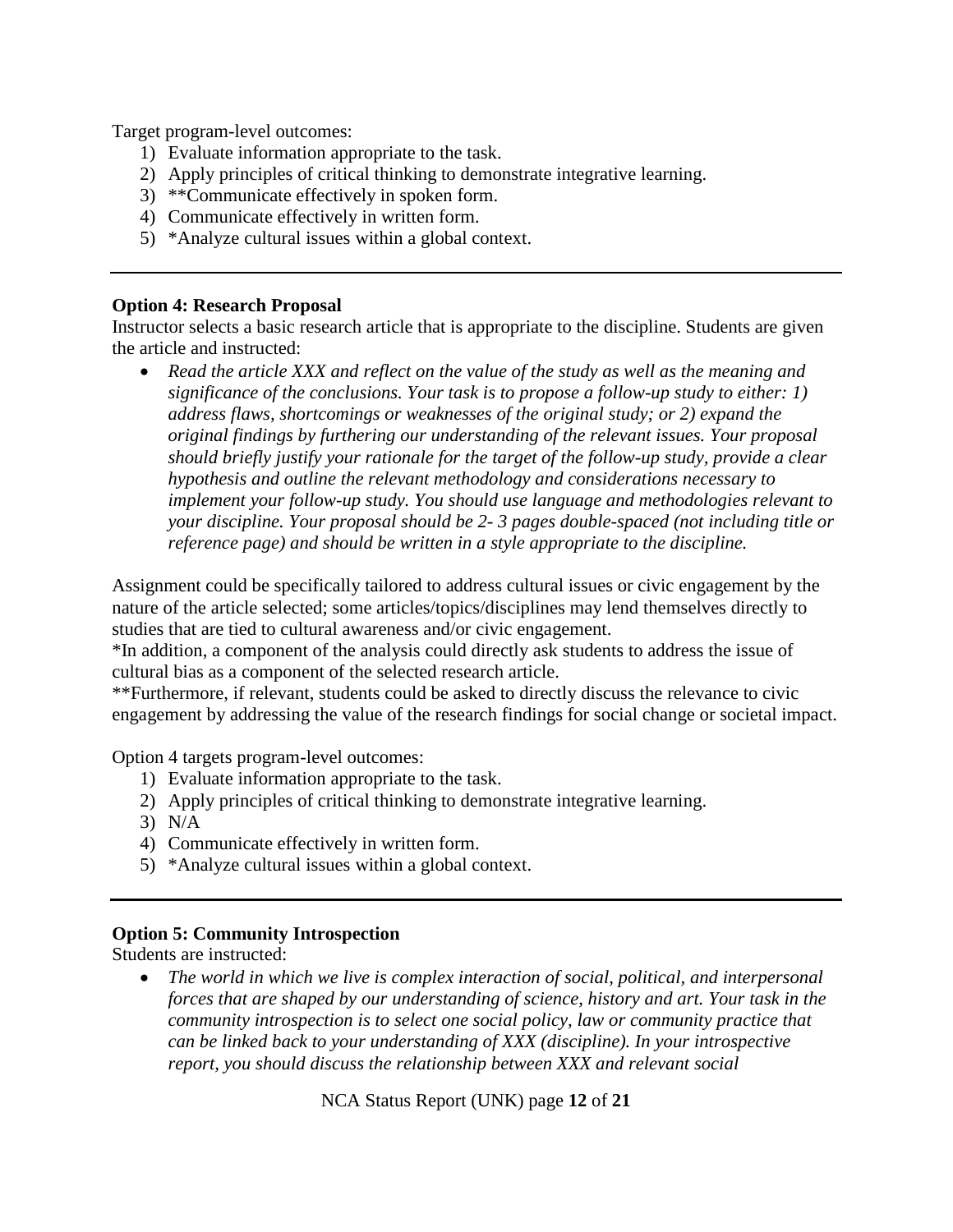*policy/law/practice, highlight ways to use your knowledge about XXX to impact civic action and reflect upon your role in civic life, politics and government. Your introspection should be 2- 3 pages double-spaced (not including title or reference page) and should be written in a style appropriate to the discipline.*

\*Assignment could be modified to integrate cultural awareness issues by adding the following:

• *In your introspective report, you should discuss the relationship between XXX and relevant social policy/law/practice, highlight ways to use your knowledge about XXX to impact civic action, articulate an awareness of cultural bias, relevance or perspective, and reflect upon your role in civic life, politics and government.*

Target program-level outcomes:

- 1) Evaluate information appropriate to the task.
- 2) Apply principles of critical thinking to demonstrate integrative learning.
- 3) --
- 4) Communicate effectively in written form.
- 5) \*Analyze cultural issues within a global context.
- 6) Evaluate in context significant concepts relating to democracy.

#### **Option 6: Media Analysis**

Instructor selects a topic addressed in the global media community that is relevant to course concepts, issues or theories. Students are instructed to:

• *Utilizing your textbook and the Internet as resources, your task is to find two different cultural perspectives as indicated by media reports about XXX. You will conduct a web search for XXX and find relevant, reliable media reports that represent different cultural perspectives surrounding the target issue. Compare and contrast how different cultural perspectives describe XXX then critically apply course concepts to highlight how the academic community in our culture understands the issue. Your media analysis should be 2- 3 pages double-spaced (not including title or reference page) and should be written in a style appropriate to the discipline.*

Option 6 targets program-level outcomes:

- 1) Evaluate information appropriate to the task.
- 2) Apply principles of critical thinking to demonstrate integrative learning.
- 3) --
- 4) Communicate effectively in written form.
- 5) Analyze cultural issues within a global context.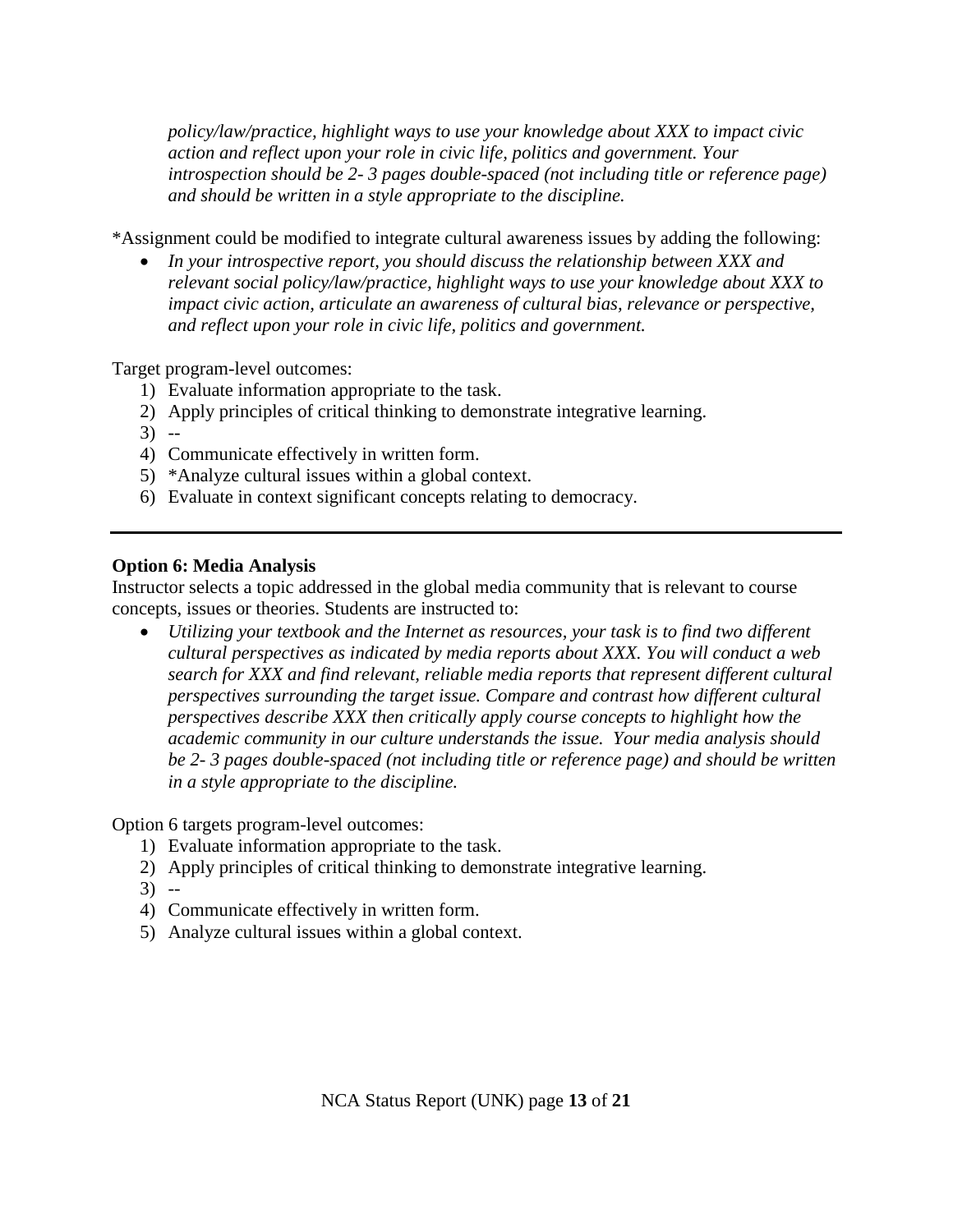#### **Portal Course Rubric Spring 2011 (revision of the initial version used in Fall 2010)**

This rubric addresses the following General Studies learning outcomes:

**Program Level #1** – Evaluate information appropriate to the task; **Program Level #2** – Apply principles of critical thinking to demonstrate integrative learning; **Program Level #4** – Communicate effectively in written form; **Portal #2** – Interpret an argument through engaged discourse within the discipline; **Portal #3** – Construct a cogent argument pertaining to the course topic.

*Evaluators are encouraged to assign a Does not meet criteria to any work sample that does not meet Beginning level performance.*

|                   | Does not         | <b>Beginning</b>                    | <b>Developing</b>          | <b>Proficient</b>         | <b>Advanced</b>                           |
|-------------------|------------------|-------------------------------------|----------------------------|---------------------------|-------------------------------------------|
|                   | meet             |                                     |                            |                           |                                           |
|                   | criteria         |                                     |                            |                           |                                           |
|                   | for              |                                     |                            |                           |                                           |
|                   | <b>Beginning</b> |                                     |                            |                           |                                           |
| 1) Student's      |                  | Student's position (perspective,    | Student's position         | Student's position        | Student's position (perspective, thesis / |
| Position          |                  | thesis / hypothesis) is implied but | (perspective, thesis /     | (perspective, thesis /    | hypothesis) synthesizes various           |
| (Perspective,     |                  | not stated.                         | hypothesis) is stated, but | hypothesis) takes into    | viewpoints in evaluating the              |
| Thesis /          | ---              |                                     | is simplistic or obvious.  | account the complexities  | complexities of an issue.                 |
| Hypothesis)       |                  |                                     |                            | of an issue.              |                                           |
| 2) Content        |                  | Uses related content to develop     | Uses related content to    | Uses relevant, persuasive | Uses relevant and compelling content to   |
| Development       |                  | simple ideas in some parts of the   | develop ideas through      | content to develop ideas  | illustrate mastery of the subject,        |
|                   | ---              | work.                               | most of the work.          | throughout the work.      | conveying the writer's understanding,     |
|                   |                  |                                     |                            |                           | and shaping the whole work.               |
| 3) Evaluate       |                  | Shows minimal awareness of          | Shows emerging             | Identifies and questions  | Thoroughly analyzes their own and         |
| Information and   |                  | assumptions (sometimes labels       | awareness of others'       | their own and others'     | others' assumptions. Evaluates all        |
| its Sources       |                  | assertions as assumptions).         | assumptions.               | assumptions. Uses         | relevant contexts when presenting a       |
| Critically        |                  |                                     |                            | relevant contexts when    | position.                                 |
|                   |                  |                                     |                            | presenting a position.    |                                           |
| 4) Conclusions    |                  | Conclusion is stated, and is        | Conclusion is tied to      | Conclusion is logically   | Conclusions and related implications      |
| and Related       |                  | loosely connected to the            | information discussed,     | tied to a range of        | reflect fully informed evaluation.        |
| <b>Outcomes</b>   |                  | information discussed.              | and to some related        | information, including    |                                           |
| (Implications and | ---              |                                     | implications.              | opposing viewpoints;      |                                           |
| Consequences)     |                  |                                     |                            | related implications are  |                                           |
|                   |                  |                                     |                            | identified.               |                                           |

NCA Status Report (UNK) page **14** of **21**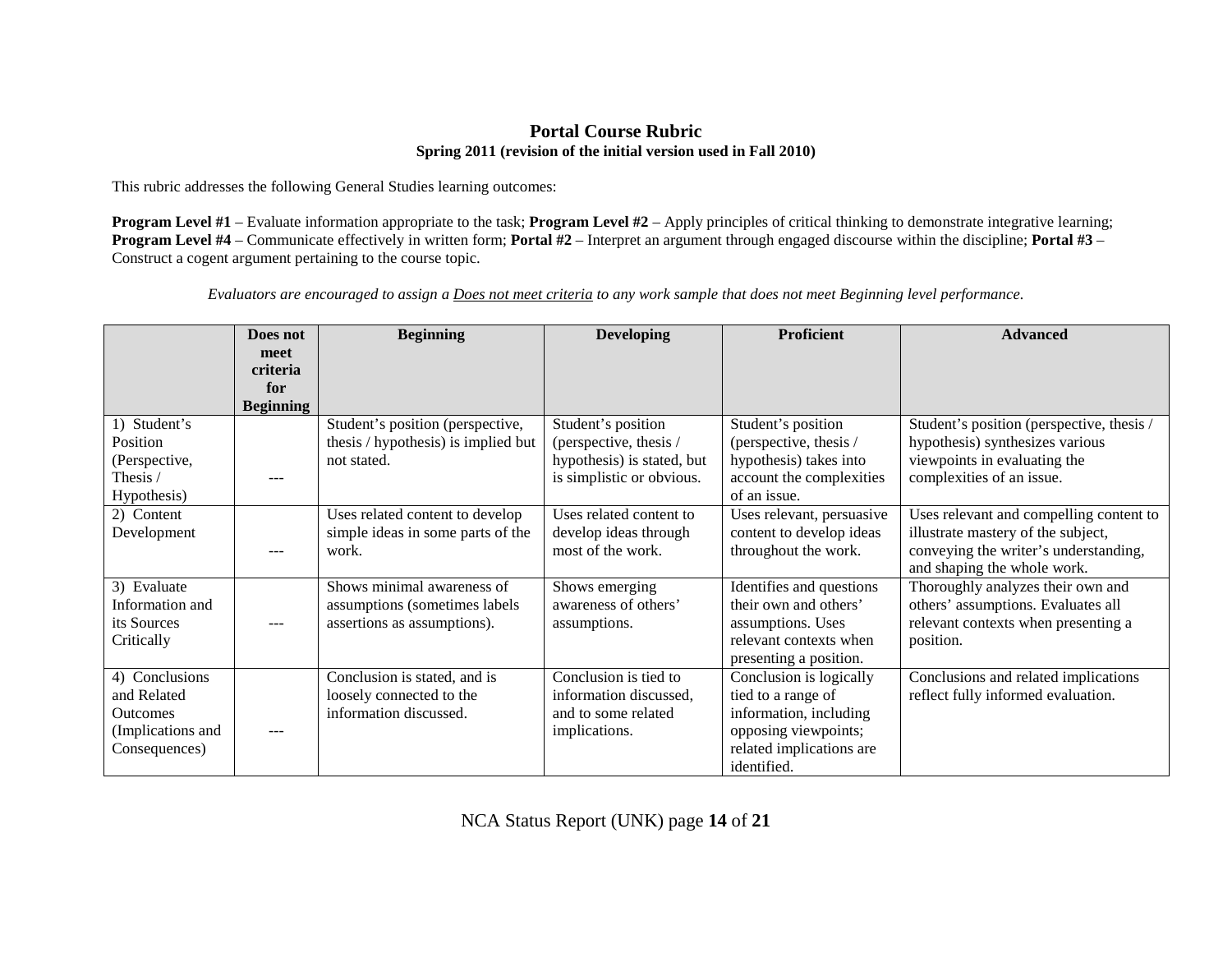### APPENDIX C GENERAL STUDIES LEARNING OUTCOMES

### **PROGRAM-LEVEL OUTCOMES**

### *(General Studies courses must meet at least one program-level outcome)*

Students can:

- 1) Evaluate information appropriate to the task;
- 2) Apply principles of critical thinking to demonstrate integrative learning;
- 3) Communicate effectively in spoken form;
- 4) Communicate effectively in written form;
- 5) Analyze cultural issues within a global context.
- 6) Evaluate in context significant concepts relating to democracy.

### **I. FOUNDATIONAL CORE**

Written Communication outcomes *(Courses must meet all outcomes)* Students can:

- 1) Discern a writer's argument or purpose.
- 2) Use appropriate sources responsibly.
- 3) Use context-appropriate conventions of written English.
- 4) Form and support a coherent position on an issue.
- 5) Write in a manner appropriate to the audience and context.

#### Math Learning outcomes *(Courses must meet all outcomes)*

Students can:

- 1) Apply mathematical logic to solve equations.
- 2) Describe problems using mathematical language.
- 3) Solve problems given in mathematical language using mathematical or statistical tools.
- 4) Interpret numerical data or graphical information using mathematical concepts and methods.
- 5) Construct logical arguments using mathematical language and concepts.
- 6) Use mathematical software effectively.

#### Oral Communication outcomes

#### *(Courses must meet all outcomes)*

Students can:

- 1) Evaluate appropriate sources.
- 2) Utilize effective verbal and non-verbal expressions.
- 3) Deliver effective speeches appropriate to the context.
- 4) Orally present a coherent position on an issue.
- 5) Assess oral argumentation as a critical consumer.

# Democracy in Perspective outcomes *(Courses must meet all outcomes)*

Students can:

1) Analyze the development of democratic governance in more than one setting.

NCA Status Report (UNK) page **15** of **21**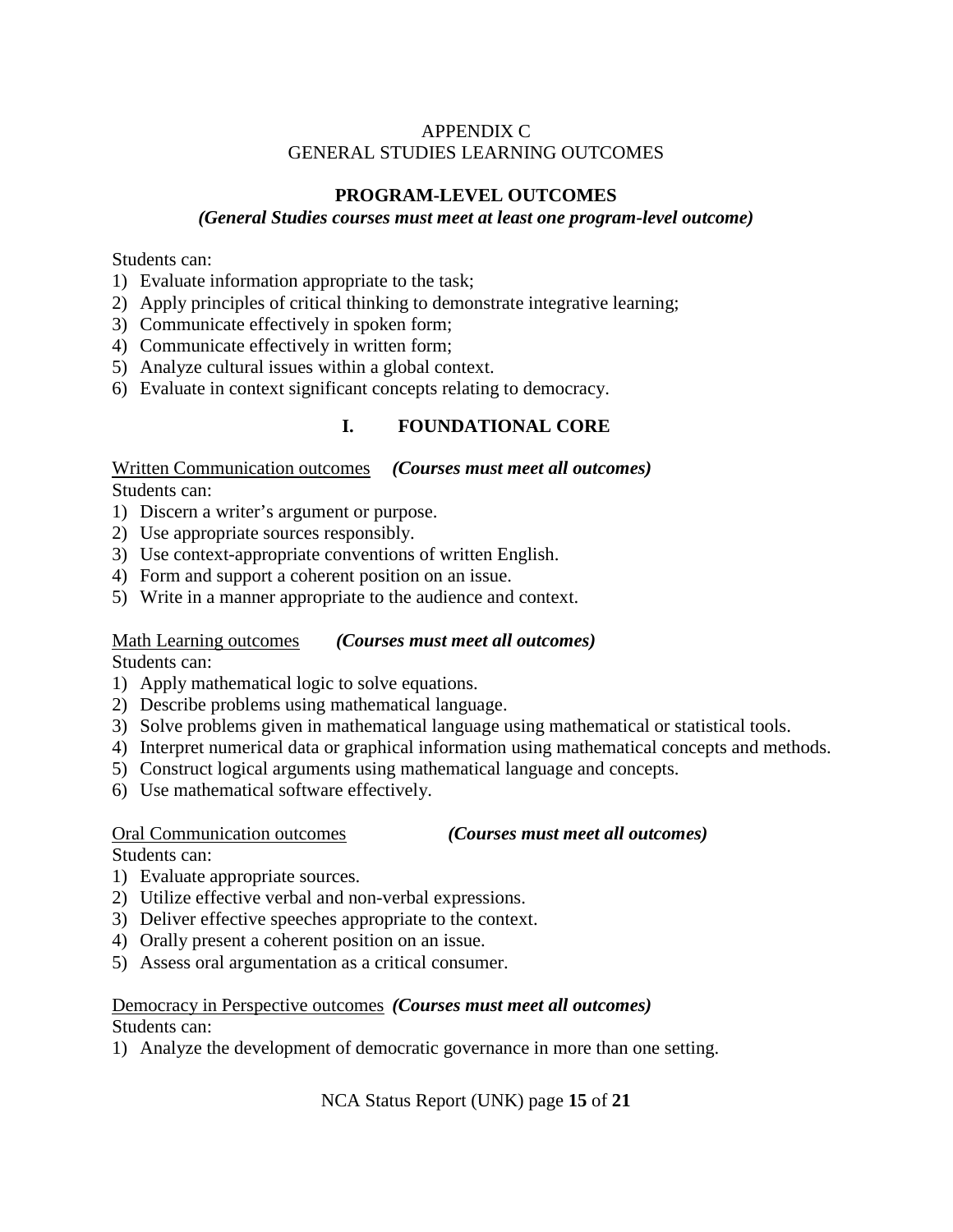- 2) Explain the roles that democratic concepts, including individual rights, play in a just democracy.
- 3) Analyze how citizens engage in democracy.
- 4) Evaluate democratic practices across different dimensions (such as time, socioeconomic conditions, cultures, and political boundaries).

## **II. PORTAL**

#### Portal outcomes Students can: *(Courses must meet all outcomes)*

- 1) Analyze critical issues confronting the individual and society, including a global context.
- 2) Interpret an argument through engaged discourse within the discipline.
- 3) Construct a cogent argument pertaining to the course topic.

### III. **DISTRIBUTION**

### *(Distribution courses must meet learning outcome #1 and a majority of the remaining outcomes in their respective category.)*

### Aesthetics outcomes

Students can:

- 1) Articulate the relevance of the Aesthetics course to their general education.
- 2) Explain the significance of a work of art within its context (i.e. cultural, historical).
- 3) Identify the structure of a work of art by describing its elements.
- 4) Interpret a work of art using concepts appropriate to its medium.
- 5) Distinguish between works of art from various time periods and cultures.

#### Humanities outcomes

Students can:

- 1) Articulate the relevance of the Humanities course to their general education.
- 2) Analyze primary sources using methodologies appropriate to disciplines in the Humanities.
- 3) Create coherent positions based on the interpretation of primary sources.
- 4) Communicate effectively using the modes of discourse appropriate to the discipline.
- 5) Evaluate primary sources in cultural, historical, literary, or philosophical contexts.

#### Social Sciences outcomes

Students can:

- 1) Articulate the relevance of the Social Science course to their general education.
- 2) Describe basic concepts and methods used in a social science discipline.
- 3) Demonstrate how basic concepts and methods from a social science discipline explain individual or group behavior.
- 4) Evaluate the connection between social science research and social or political policy.
- 5) Apply concepts and methods from a social science discipline to social science research.

NCA Status Report (UNK) page **16** of **21**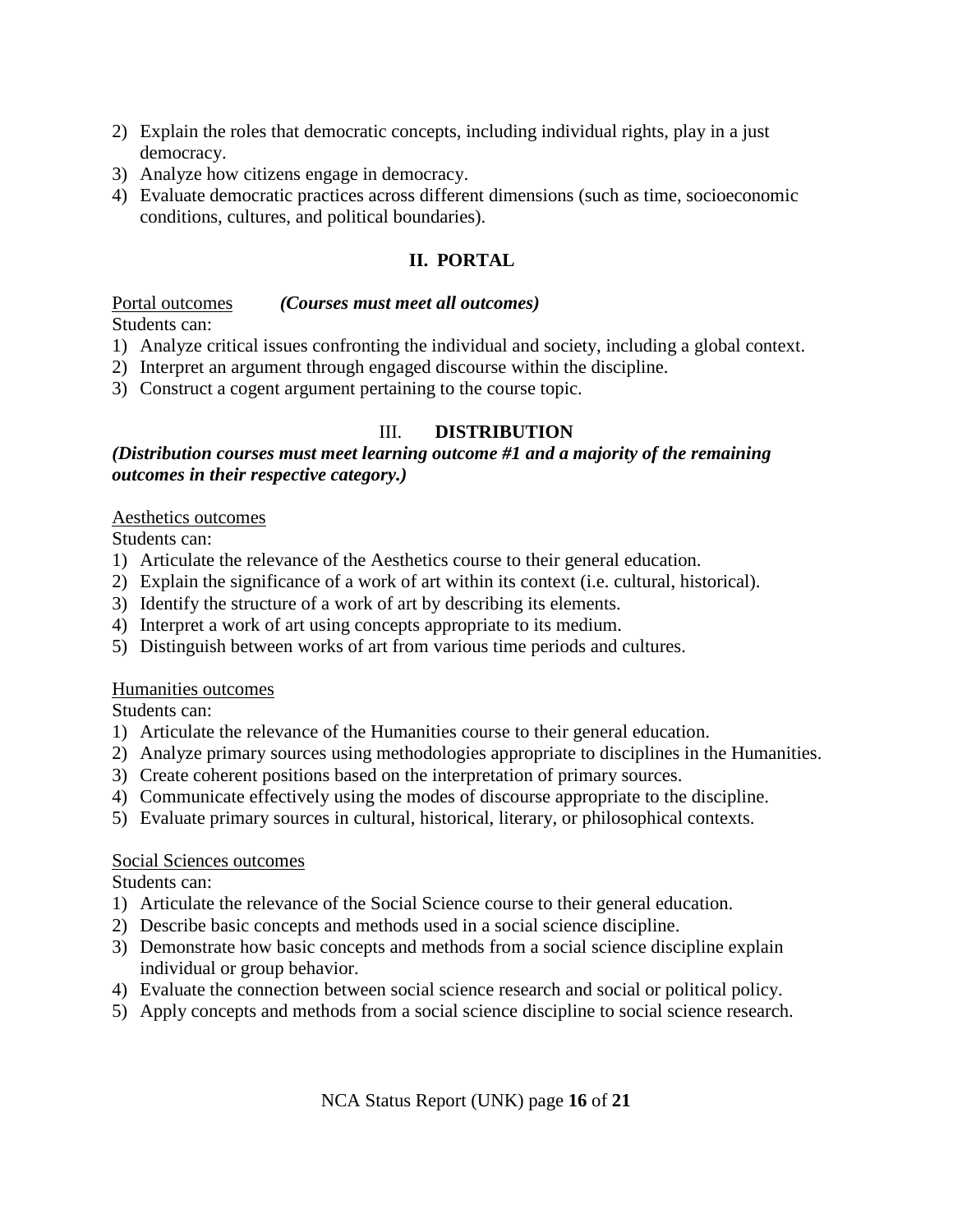### Natural Sciences outcomes

Students can:

- 1) Articulate the relevance of the Natural Science course to their general education.
- 2) Explain how knowledge of natural science is applicable to their lives.
- 3) Apply appropriate scientific methodology within one of the natural sciences.
- 4) Evaluate the validity and limitations of scientific theories and claims.
- 5) (Required for lab courses only) Analyze scientific data acquired through laboratory experiences in one of the natural sciences.

### Analytical & Quantitative Thought outcomes

Students can:

- 1) Articulate the relevance of the Analytical & Quantitative Thought course to their general education.
- 2) Express formal relationships using various forms of analytical reasoning.
- 3) Define problems using techniques appropriate to the discipline.
- 4) Solve problems using techniques appropriate to the discipline.
- 5) Draw appropriate inferences from data in various forms.
- 6) Evaluate analytical results for reasonableness.

### Wellness outcomes

Students can:

- 1) Articulate the relevance of the Wellness course to their general education.
- 2) Describe components of wellness.
- 3) Recognize the potential consequences of personal choices.
- 4) Analyze the roles of society in wellness promotion.
- 5) Develop an action strategy for wellness.

# **IV. CAPSTONE**

### Capstone outcomes *(Courses must meet all outcomes)*

Students can:

- 1) Evaluate information from more than one academic discipline.
- 2) Formulate logical connections between disciplines as they relate to the topic.
- 3) Employ the approach of more than one academic discipline in completing a Capstone project.
- 4) Synthesize knowledge related to the topic in completing a Capstone project.
- 5) Communicate effectively in the medium chosen for the Capstone project.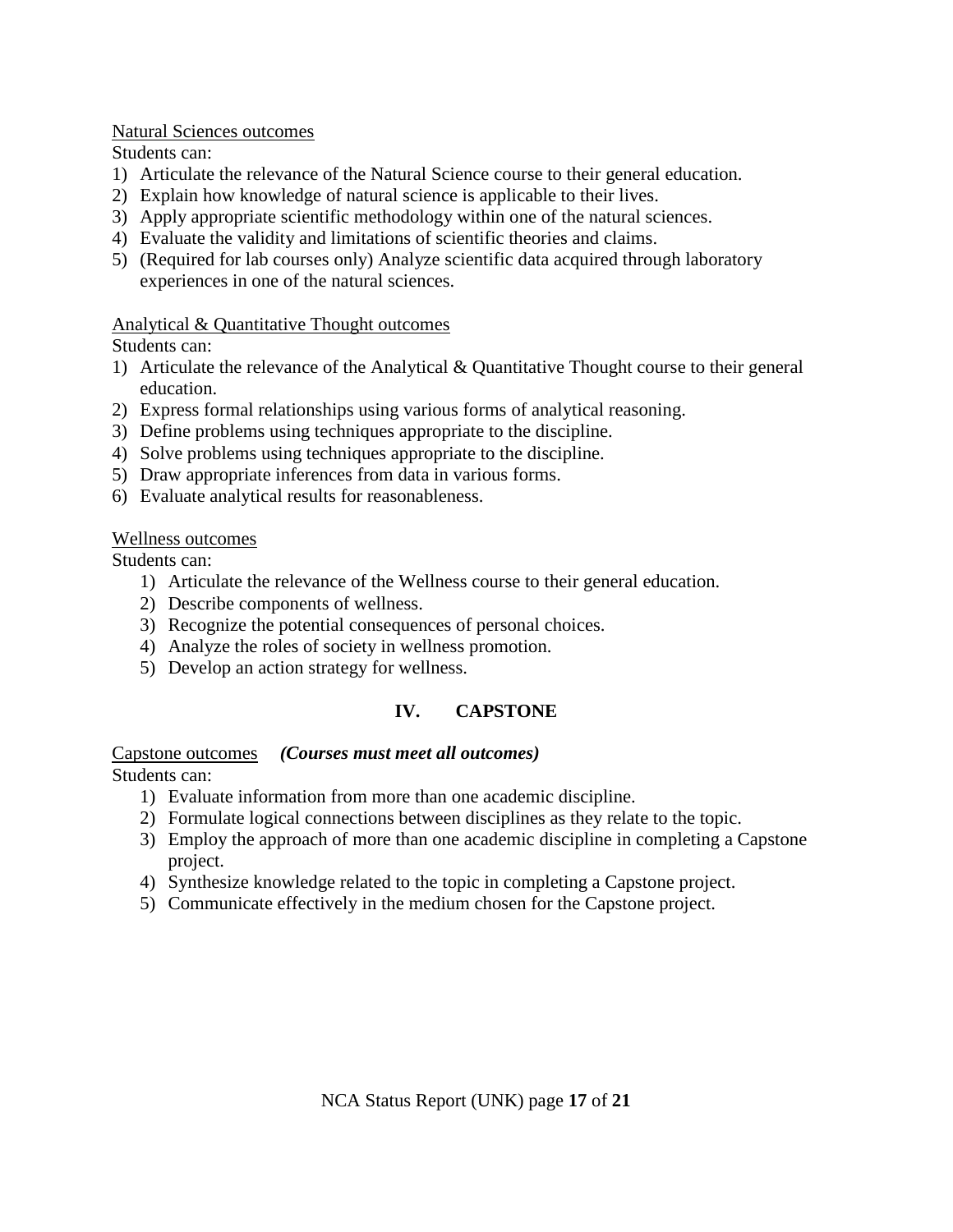#### APPENDIX D INITIAL ASSESSMENT DATA FOR PORTAL COURSES

Data for the first semester of data collection are currently being analyzed.

| <b>Report:</b> Summary of Performance for Authors in portfolio: Portal |
|------------------------------------------------------------------------|
|                                                                        |
|                                                                        |
|                                                                        |
|                                                                        |
|                                                                        |

#### **BSAD 188 – Strgths & Skills 21st (BSAD 188 – GS Portal: Strgths & Skills 21st Cen Wkpl)**

| <b>Folio Areas Assessed</b>   | <b>Authors Evaluated</b> | Raw<br><b>Results</b> | <b>Average for Group</b><br>(9) |
|-------------------------------|--------------------------|-----------------------|---------------------------------|
| <b>P1: Integrated Summary</b> | 16                       | 1.88/4                | 46.88                           |

#### **CHEM 188 - Air is for Atmosphere (CHEM 188 - GS Portal: Air is for Atmosphere)**

| <b>Folio Areas Assessed</b>   | <b>Authors Evaluated</b> | Raw<br><b>Results</b> | <b>Average for Group</b><br>$\frac{10}{6}$ |
|-------------------------------|--------------------------|-----------------------|--------------------------------------------|
| <b>P1: Integrated Summary</b> | 10                       | 1.78/4                | 44.38                                      |

#### **CJUS 188-01 - Women and Children (CJUS 188-01 - GS Portal: Women and Children for Sale)**

| <b>Folio Areas Assessed</b>             | <b>Authors Evaluated</b> | Raw<br><b>Results</b> | <b>Average for Group</b><br>$(\%)$ |
|-----------------------------------------|--------------------------|-----------------------|------------------------------------|
| <b>P3: Controversial Issue Analysis</b> | 19                       | 1.61/4                | 40.13                              |

#### **CJUS 188-02 – Terrorism (CJUS 188-02 – GS Portal: Terrorism)**

| <b>Folio Areas Assessed</b>       | <b>Authors Evaluated</b> | Raw<br><b>Results</b> | <b>Average for Group</b><br>(0) |
|-----------------------------------|--------------------------|-----------------------|---------------------------------|
| <b>P2: Current Event Analysis</b> | 10                       | 2.85/4                | 71.25                           |

#### **CSIS 188 - Cyber Crime (CSIS 188 - GS Portal: Cyber Crime)**

| <b>Folio Areas Assessed</b> | <b>Authors Evaluated</b> | Raw<br><b>Results</b> | <b>Average for Group</b><br>$\frac{10}{6}$ |
|-----------------------------|--------------------------|-----------------------|--------------------------------------------|
| <b>P6: Media Analysis</b>   | 18                       | 3.14/4                | 78.56                                      |

#### **ENG 188 - Talk about War (ENG 188 - GS Portal: Talk about War)**

| <b>Folio Areas Assessed</b> | <b>Authors Evaluated</b> | Raw<br><b>Results</b> | <b>Average for Group</b><br>(%) |
|-----------------------------|--------------------------|-----------------------|---------------------------------|
| <b>P6: Media Analysis</b>   | 16                       | 3.55/4                | 88.67                           |

#### **FIN 188 - Phil of Bus & Mkt Econ (FIN 188 - GS Portal: Philosophy of Business & Market Economics)**

| <b>Folio Areas Assessed</b>   | <b>Authors Evaluated</b> | Raw<br><b>Results</b> | <b>Average for Group</b><br>$\frac{10}{6}$ |
|-------------------------------|--------------------------|-----------------------|--------------------------------------------|
| <b>P1: Integrated Summary</b> |                          |                       |                                            |

NCA Status Report (UNK) page **18** of **21**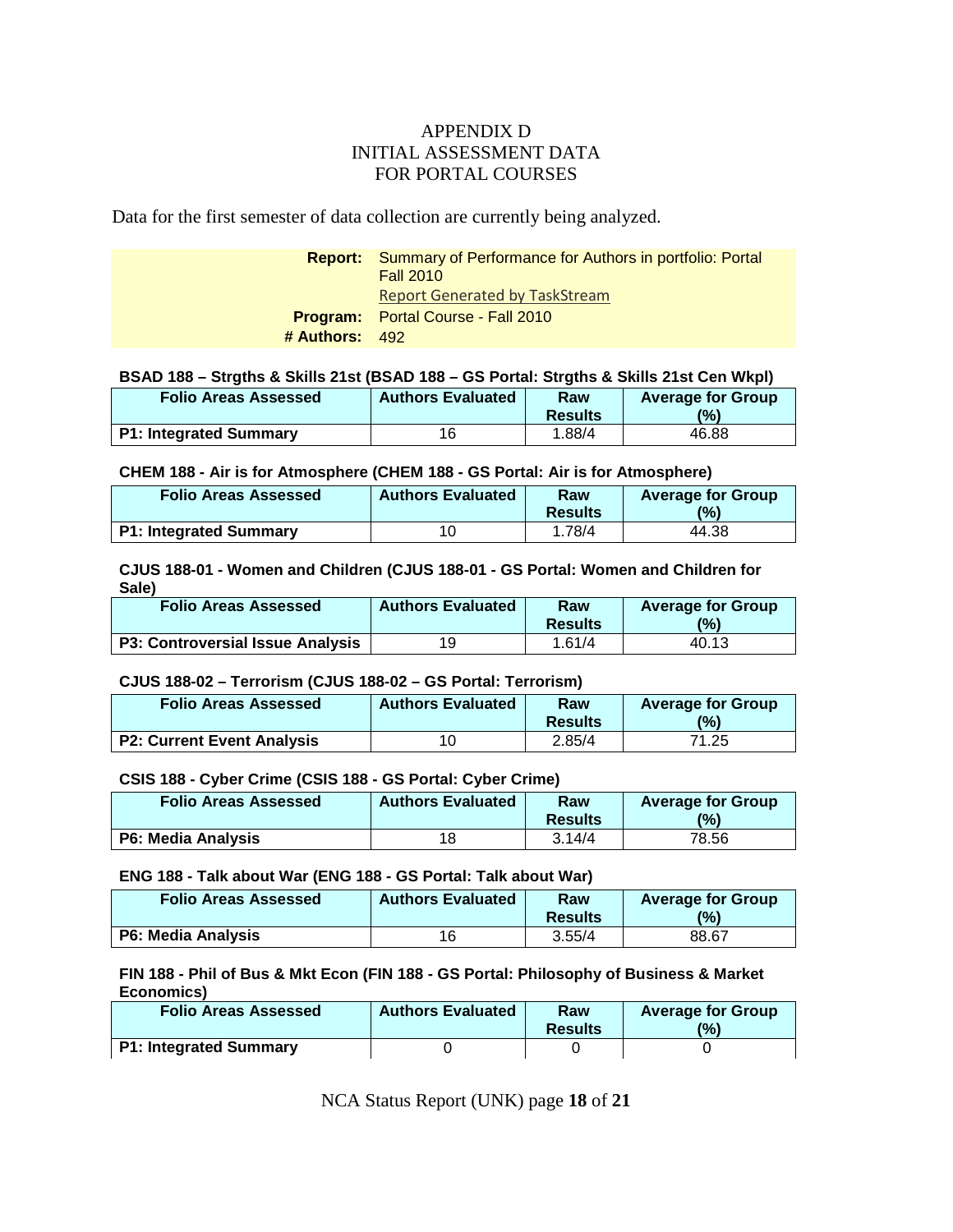#### **FORL 188 - Paris & Berlin (FORL 188 - GS Portal: Paris & Berlin)**

| <b>Folio Areas Assessed</b>       | <b>Authors Evaluated</b> | Raw<br><b>Results</b> | <b>Average for Group</b><br>$(\%)$ |
|-----------------------------------|--------------------------|-----------------------|------------------------------------|
| <b>P2: Current Event Analysis</b> | -17                      | 1.41/4                | 35.29                              |

#### **FSID 188 - Intimate Relationships (FSID 188 - GS Portal: Intimate Relationships)**

| <b>Folio Areas Assessed</b> | <b>Authors Evaluated</b> | Raw<br><b>Results</b> | <b>Average for Group</b><br>$\frac{10}{6}$ |
|-----------------------------|--------------------------|-----------------------|--------------------------------------------|
| P6: Media Analysis          | 14                       | 2.36/4                | 58.93                                      |

#### **GEOG 188 - Population Paradox (GEOG 188 - GS Portal: Population Paradox)**

| <b>Folio Areas Assessed</b>             | <b>Authors Evaluated</b> | Raw<br><b>Results</b> | <b>Average for Group</b><br>(9/6) |
|-----------------------------------------|--------------------------|-----------------------|-----------------------------------|
| <b>P3: Controversial Issue Analysis</b> | 10                       | 2.93/4                | 73.13                             |

#### **HIST 188-01 - Viking World (HIST 188-01 - GS Portal: Viking World)**

| <b>Folio Areas Assessed</b>   | <b>Authors Evaluated</b> | Raw<br><b>Results</b> | <b>Average for Group</b><br>$\frac{10}{2}$ |
|-------------------------------|--------------------------|-----------------------|--------------------------------------------|
| <b>P1: Integrated Summary</b> | 16                       | 3.09/4                | 77.34                                      |

#### **HIST 188-02 - History of Warfare (HIST 188-02 - GS Portal: History of Warfare)**

| <b>Folio Areas Assessed</b>   | <b>Authors Evaluated</b> | Raw<br><b>Results</b> | <b>Average for Group</b><br>$\frac{10}{6}$ |
|-------------------------------|--------------------------|-----------------------|--------------------------------------------|
| <b>P1: Integrated Summary</b> | 10                       | 2.75/4                | 68.75                                      |

#### **HIST 188-03 - Robin Hood (HIST 188-03 - GS Portal: Robin Hood)**

| <b>Folio Areas Assessed</b> | <b>Authors Evaluated</b> | Raw<br><b>Results</b> | <b>Average for Group</b><br>(9) |
|-----------------------------|--------------------------|-----------------------|---------------------------------|
| <b>P6: Media Analysis</b>   | 19                       | 1.95/4                | 48.68                           |

#### **ITEC 188-04 - Career Dev/Achv Succ (ITEC 188-04 - GS Portal: Career Dev/Achv Succ (Meznarich))**

| <b>Folio Areas Assessed</b>             | <b>Authors Evaluated</b> | Raw<br><b>Results</b> | <b>Average for Group</b><br>(0) |
|-----------------------------------------|--------------------------|-----------------------|---------------------------------|
| <b>P3: Controversial Issue Analysis</b> | 04                       | 1.21/4                | 30.36                           |

#### **ITEC 188-02 - Energy Gone Green (ITEC 188-02 - GS Portal: Energy Gone Green (Schiley)**

| <b>Folio Areas Assessed</b>             | <b>Authors Evaluated</b> | Raw<br><b>Results</b> | <b>Average for Group</b><br>(%) |
|-----------------------------------------|--------------------------|-----------------------|---------------------------------|
| <b>P3: Controversial Issue Analysis</b> | 18                       | 3.71/4                | 92.71                           |

#### **ITEC 188-03 - Energy Gone Green (ITEC 188-03 - GS Portal: Energy Gone Green (Barry))**

| <b>Folio Areas Assessed</b>      | <b>Authors Evaluated</b> | Raw<br><b>Results</b> | <b>Average for Group</b><br>$\frac{10}{6}$ |
|----------------------------------|--------------------------|-----------------------|--------------------------------------------|
| P3: Controversial Issue Analysis | 1 F                      | 3.32/4                | 82.92                                      |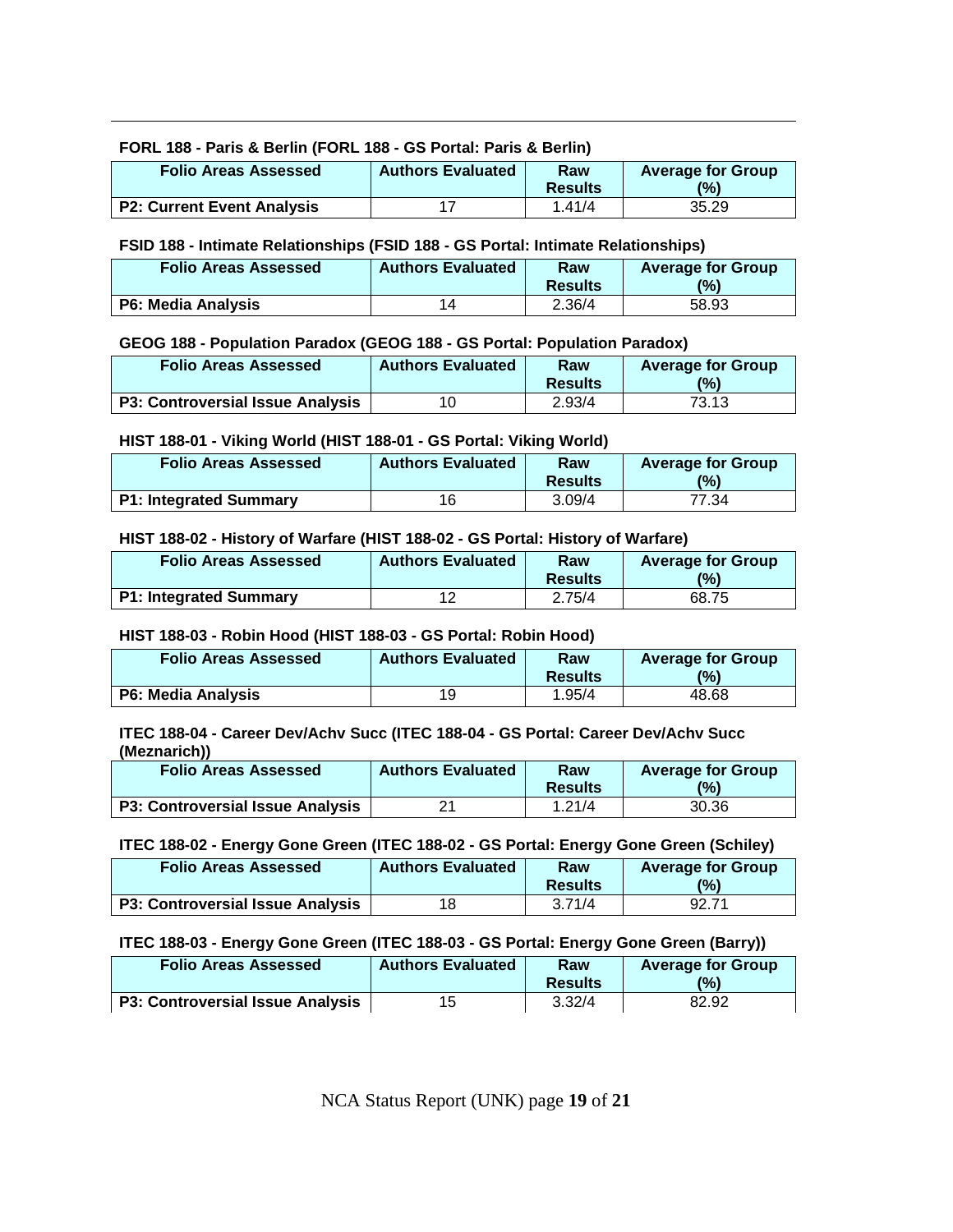**ITEC 188-01 - Career Dev/Achv Succ (ITEC 188-01 - GS Portal: Career Dev/Achv Succ (Benson))**

| <b>Folio Areas Assessed</b>             | <b>Authors Evaluated</b> | Raw<br><b>Results</b> | <b>Average for Group</b><br>$\frac{10}{6}$ |
|-----------------------------------------|--------------------------|-----------------------|--------------------------------------------|
| <b>P3: Controversial Issue Analysis</b> | 24                       | 1.24/4                | 30.99                                      |

#### **MIS 188 - Art & Sci of Decision Mkg (MIS 188 - GS Portal: Art & Sci of Decision Mkg)**

| <b>Folio Areas Assessed</b>       | <b>Authors Evaluated</b> | Raw<br><b>Results</b> | <b>Average for Group</b><br>(0) |
|-----------------------------------|--------------------------|-----------------------|---------------------------------|
| <b>P2: Current Event Analysis</b> | 18                       | 2.14/4                | 53.47                           |

#### **MKT 188 - Pop Cult & Mkt/Global Soc (MKT 188 - GS Portal: Pop Cult & Mkt/Global Soc)**

| <b>Folio Areas Assessed</b>       | <b>Authors Evaluated</b> | Raw<br><b>Results</b> | <b>Average for Group</b><br>(9) |
|-----------------------------------|--------------------------|-----------------------|---------------------------------|
| <b>P2: Current Event Analysis</b> | 1 Q                      | 2.46/4                | 61.51                           |

#### **MUS 188 - Amadeus (MUS 188 - GS Portal: Amadeus)**

| <b>Folio Areas Assessed</b>             | <b>Authors Evaluated</b> | Raw<br><b>Results</b> | <b>Average for Group</b><br>(9) |
|-----------------------------------------|--------------------------|-----------------------|---------------------------------|
| <b>P3: Controversial Issue Analysis</b> | 11                       | 3.43/4                | 85.8                            |

#### **PE 188-01 - The World is Fat (PE 188-01 - GS Portal: The World is Fat (Scantling))**

| <b>Folio Areas Assessed</b>                      | <b>Authors Evaluated</b> | Raw<br><b>Results</b> | <b>Average for Group</b><br>(9) |
|--------------------------------------------------|--------------------------|-----------------------|---------------------------------|
| <b>P1: Integrated Summary</b><br><b>Analysis</b> | 18                       | 2.68/4                | 67.01                           |

#### **PE 188-80 - Sport, New World Relig (PE 188-80 - GS Portal: Sport, New World Relig (Unruh))**

| <b>Folio Areas Assessed</b>   | <b>Authors Evaluated</b> | Raw            | <b>Average for Group</b> |
|-------------------------------|--------------------------|----------------|--------------------------|
|                               |                          | <b>Results</b> | (0)                      |
| <b>P1: Integrated Summary</b> | 14                       | 3.36/4         | 83.93                    |
| <b>Analysis</b>               |                          |                |                          |

#### **PHIL 188 - Joy of Sales Resistance (PHIL 188 - GS Portal: Joy of Sales Resistance)**

| <b>Folio Areas Assessed</b>       | <b>Authors Evaluated</b> | Raw<br><b>Results</b> | <b>Average for Group</b><br>$\frac{(0)}{0}$ |
|-----------------------------------|--------------------------|-----------------------|---------------------------------------------|
| <b>P2: Current Event Analysis</b> |                          | 3.25/4                | 81.25                                       |

#### **PHYS 188 - Energy, You & Mod World (PHYS 188 - GS Portal: Energy, You & Mod World)**

| <b>Folio Areas Assessed</b>       | <b>Authors Evaluated</b> | Raw<br><b>Results</b> | <b>Average for Group</b><br>(%) |
|-----------------------------------|--------------------------|-----------------------|---------------------------------|
| <b>P2: Current Event Analysis</b> |                          | 2.56/4                | 64.06                           |

#### **PSCI 188 - Contemp Pol Iss: Enviro (PSCI 188 - GS Portal: Contemp Pol Issues: Environment)**

| <b>Folio Areas Assessed</b>             | <b>Authors Evaluated</b> | Raw            | <b>Average for Group</b> |
|-----------------------------------------|--------------------------|----------------|--------------------------|
|                                         |                          | <b>Results</b> | (9)                      |
| <b>P3: Controversial Issue Analysis</b> |                          | 2.03/4         | 50.63                    |

NCA Status Report (UNK) page **20** of **21**